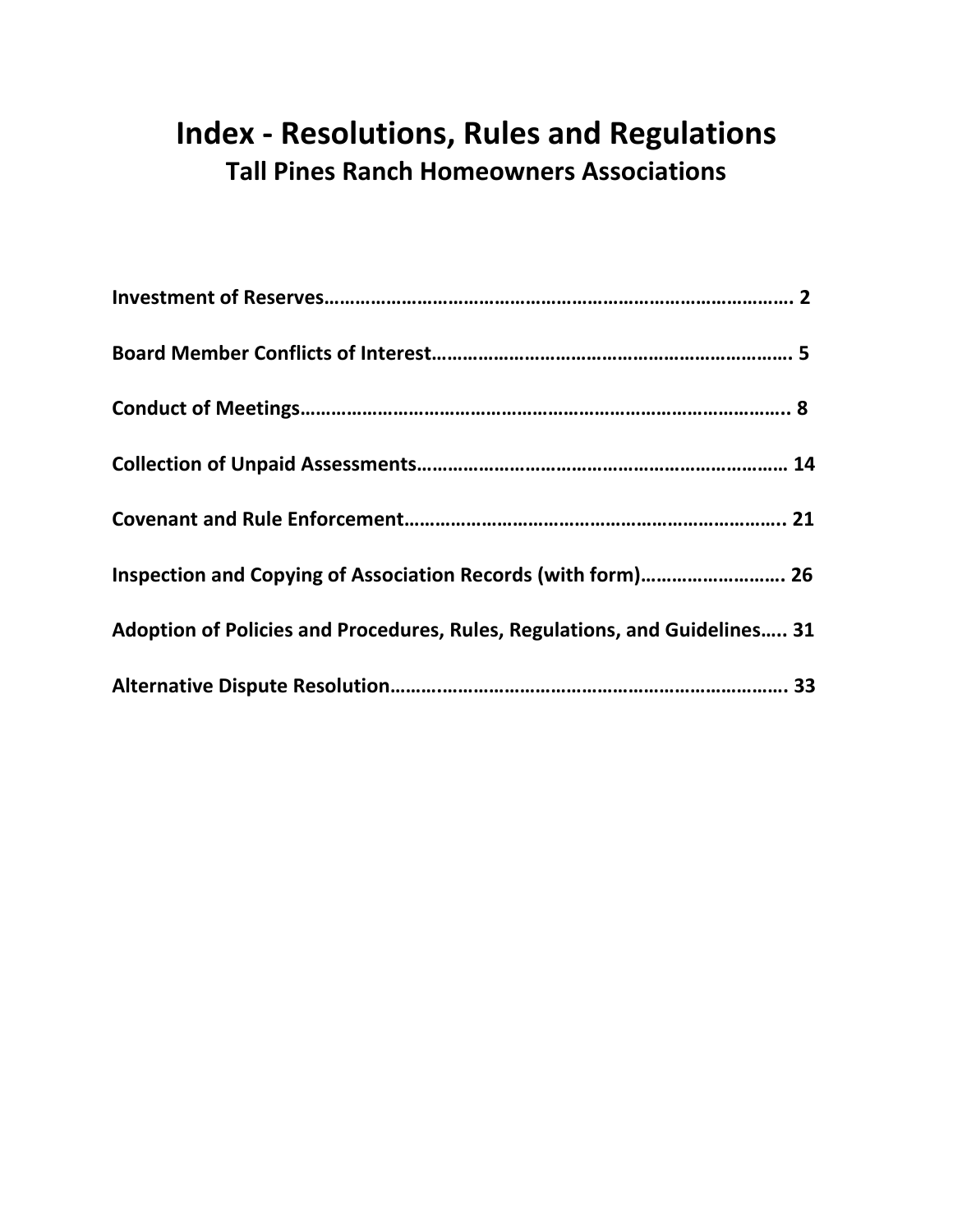#### RESOLUTION OF THE TALL PINES RANCH HOMEOWNER'S ASSOCIATION REGARDING INVESTMENT OF RESERVES POLICY AND PROCEDURE

- SUBJECT: Adoption of an investment policy and procedure for reserves of the Association.
- PURPOSES: To adopt a policy and procedure for the investment of reserve funds.
- AUTHORITY: The Declaration, Articles of Incorporation and Bylaws of the Association and Colorado law.

EFFECTIVE June 1, 2006

RESOLUTION: The Association hereby adopts a policy and procedure as follows:

1. Scope. In order to properly maintain areas in the Community that are the responsibility of the Association, to comply with state statutes, to manage reserve funds, and to protect the market value of Owners' homes and livability in the Community, the Board of Directors determines that it is necessary to have policies and procedures for the investment of reserve funds.

2. Purpose of the Reserve Fund. The purpose of the Reserve Fund shall be to responsibly fund and finance the projected repair and replacement of those portions of the Community that the Association is responsible for and for such other funding as the Board of Directors may determine. The portions of the Community that the Association is responsible for typically have limited but reasonably predictable useful lives.

3. Investment of Reserves. The Board of Directors of the Association shall invest funds held in the Reserve Funds accounts to generate revenue that will accrue to the Reserve Funds accounts balance pursuant to the following goals, criteria and policies:

- (a) Safety of Principal. Promote and ensure the preservation of the Reserve Fund's principal.
- (b) Liquidity and Accessibility. Structure maturities to ensure availability of assets for projected or unexpected expenditures.
- (c) Minimal Costs. Investments costs (redemption fees, commissions, and other transactional costs) should be minimized.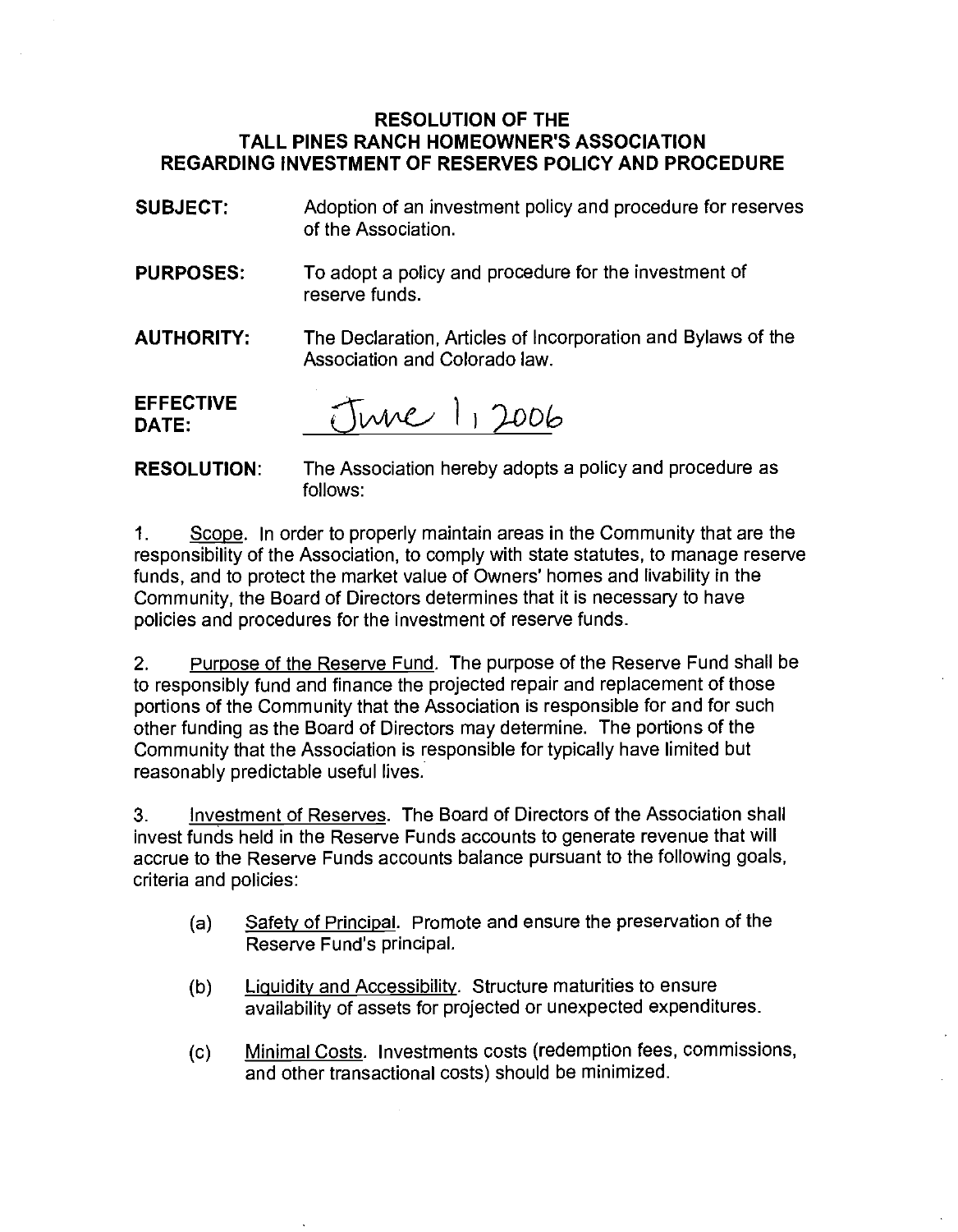- (d) Diversify. Mitigate the effects of interest rate volatility upon reserve assets.
- (e) Return. Funds should be invested to seek the highest level of return.

4. Limitation on Investments. Unless otherwise approved by the Board, all investments will be FDIC (Federal Deposit Insurance Corporation) insured and/or guaranteed by the United States Government.

5. Investment Strategy. The investment strategy of the Association should emphasize a long-term outlook by diversifying the maturity dates of fixed-income instruments within the portfolio utilizing a laddered investment approach.

6. Independent Professional Investment Assistance. The Board of Directors of the Association may hire a qualified investment counselor to assist in formulating a specific investment strategy.

7. Review and Control. The Board shall review Reserve Fund investments periodically to ensure that the funds are receiving competitive yields and shall make prudent adjustments as needed.

8. Reserve Study. In order to determine funding of the Reserve Fund, the Board of Directors may determine, with the assistance and advice of professionals, the life expectancy of those portions of the Community to be maintained by the Association and the anticipated costs of maintaining, replacing and improving those identified areas (hereinafter referred to as a "Reserve Study").

9. Review of Reserve Study. The Board of Directors shall cause the Reserve Study, if any, and reserve funding to be reviewed and updated periodically, to adjust and make changes in costs, inflation and interest yield on invested funds, plus modification, addition or deletion of components.

10. Definitions. Unless otherwise defined in this Resolution, initially capitalized or terms defined in the Declaration shall have the same meaning herein.

11. Supplement to Law. The provisions of this Resolution shall be in addition to and in supplement of the terms and provisions of the Declaration and the law of the State of Colorado governing the community.

12. Deviations. The Board may deviate from the procedures set forth in this Resolution if in its sole discretion such deviation is reasonable under the circumstances.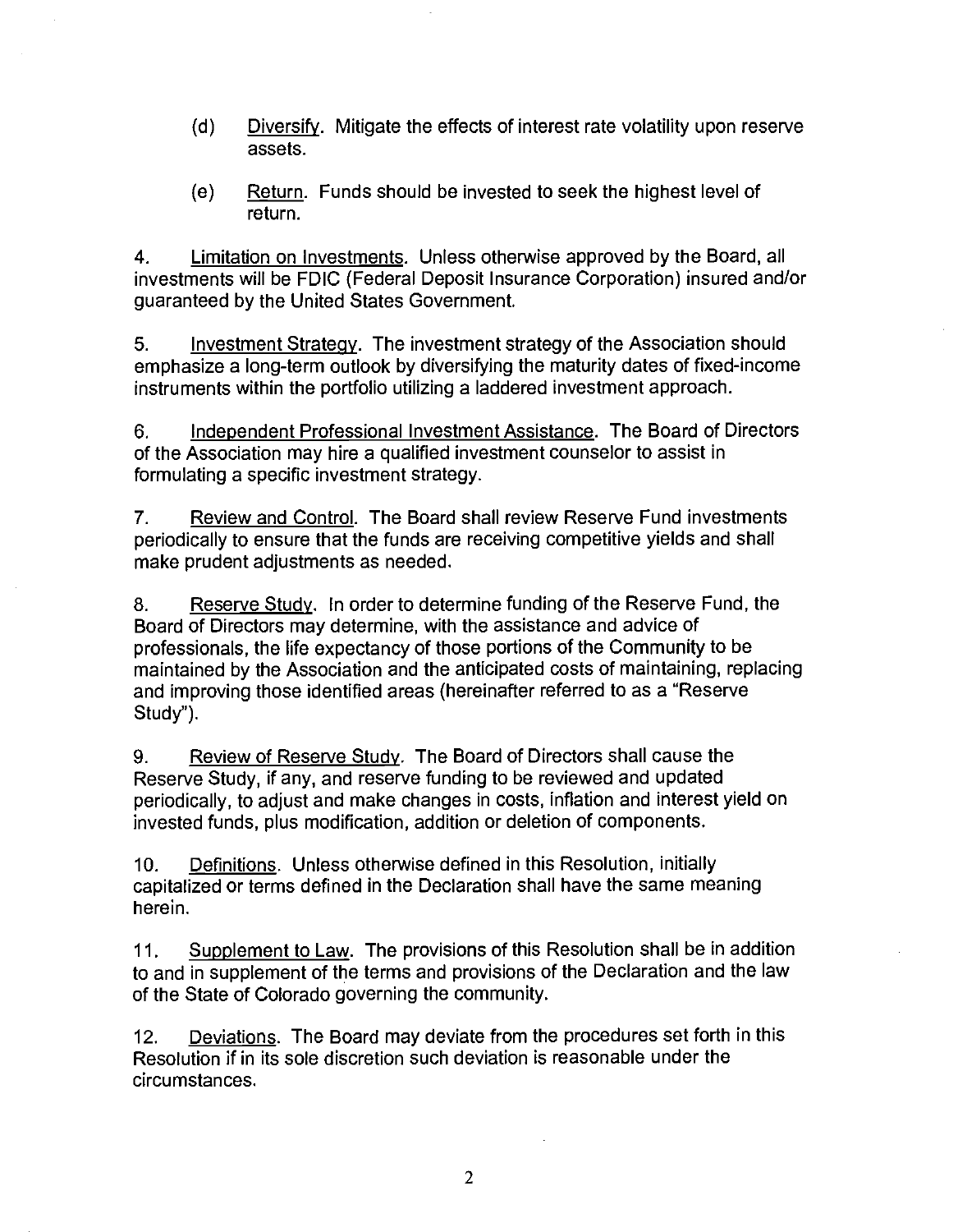13. Amendment. This policy may be amended from time to time by the Board of Directors.

### PRESIDENT'S

CERTIFICATION: The undersigned, being the President of the Tall Pines Ranch Homeowner's Association a Colorado nonprofit corporation, certifies the foregoing Resolution was adopted by the Board of Directors of the Association, at a duly called<br>and held meeting of the Board of Directors on and held meeting of the Board of Directors on<br><u>(八) (も,てった、 </u> and in witness thereof, the under<del>s</del>igned has subscribed his/her name.

TALL PINES RANCH HOMEOWNER'S ASSOCIATION, a Colorado non-profit corporation By: 'resident

3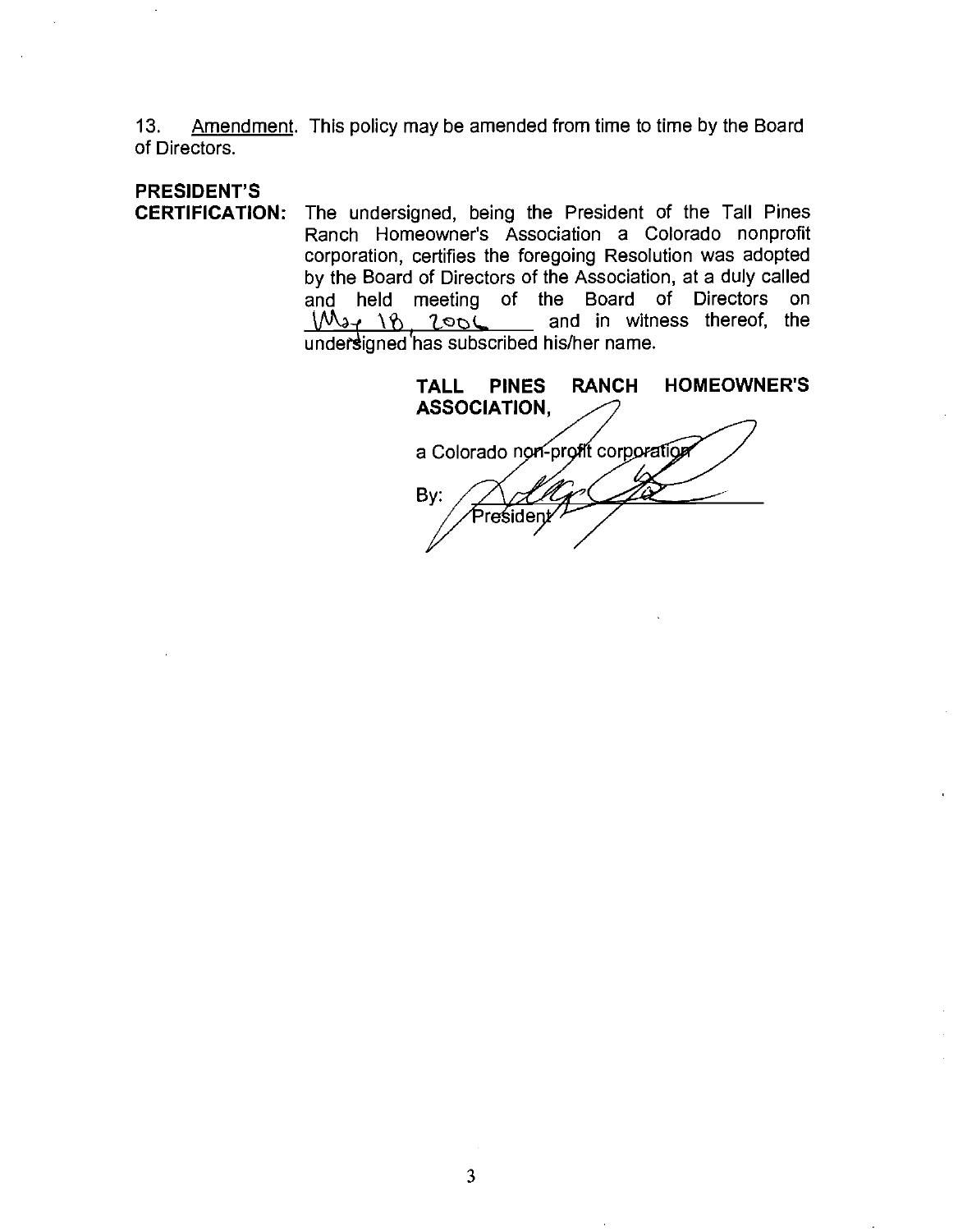### RESOLUTION OF THE TALL PINES RANCH HOMEOWNER'S ASSOCIATION ADOPTING POLICIES AND PROCEDURES REGARDING BOARD MEMBER CONFLICTS OF INTEREST

- SUBJECT: Adoption of a policy and procedure regarding Director conflicts of interest and a code of ethics.
- PURPOSE: To adopt a policy and procedure to be followed when a Director has a conflict of interest to ensure proper disclosure of the conflict and voting procedures and to adopt a code of ethics for Directors.
- AUTHORITY: The Declaration, Articles of Incorporation and Bylaws of the Association and Colorado law.

EFFECTIVE EFFECTIVE June 1, 2006

RESOLUTION: The Association hereby adopts the following policy and procedure regarding Director conflicts of interest and code of ethics:

> 1. General Duty. The Board of Directors shall use its best efforts at all times to make decisions that are consistent with high principles, and to protect and enhance the value of properties of the members and Association. All Directors shall exercise their power and duties in good faith and in the best interest of, and with utmost loyalty to the Association. All Directors shall comply with all lawful provisions of the Declaration and the Association's Articles, Bylaws, and Rules and Regulations.

> 2. Definition. A conflict of interest exists whenever any contract, decision or other action taken by or on behalf of the Board would financially benefit: (i) a Director; (ii) a parent, grandparent, spouse, child, or sibling of the Director; (iii) a parent or spouse of any of the persons in subsection (ii); (iv) an entity in which a Director is a director or officer or has a financial interest.

> 3. Disclosure of Conflict. Any conflict of interest on the part of any Director shall be verbally disclosed to the other Directors in open session at the first open meeting of the Board of Directors at which the interested Director is present prior to any discussion or vote on the matter. After disclosure, the Director shall neither participate in the discussion, vote on the matter, nor be in present in the room during either. The minutes of the meeting shall reflect the disclosure made, the abstention from voting, the composition of the quorum and record who voted for and against.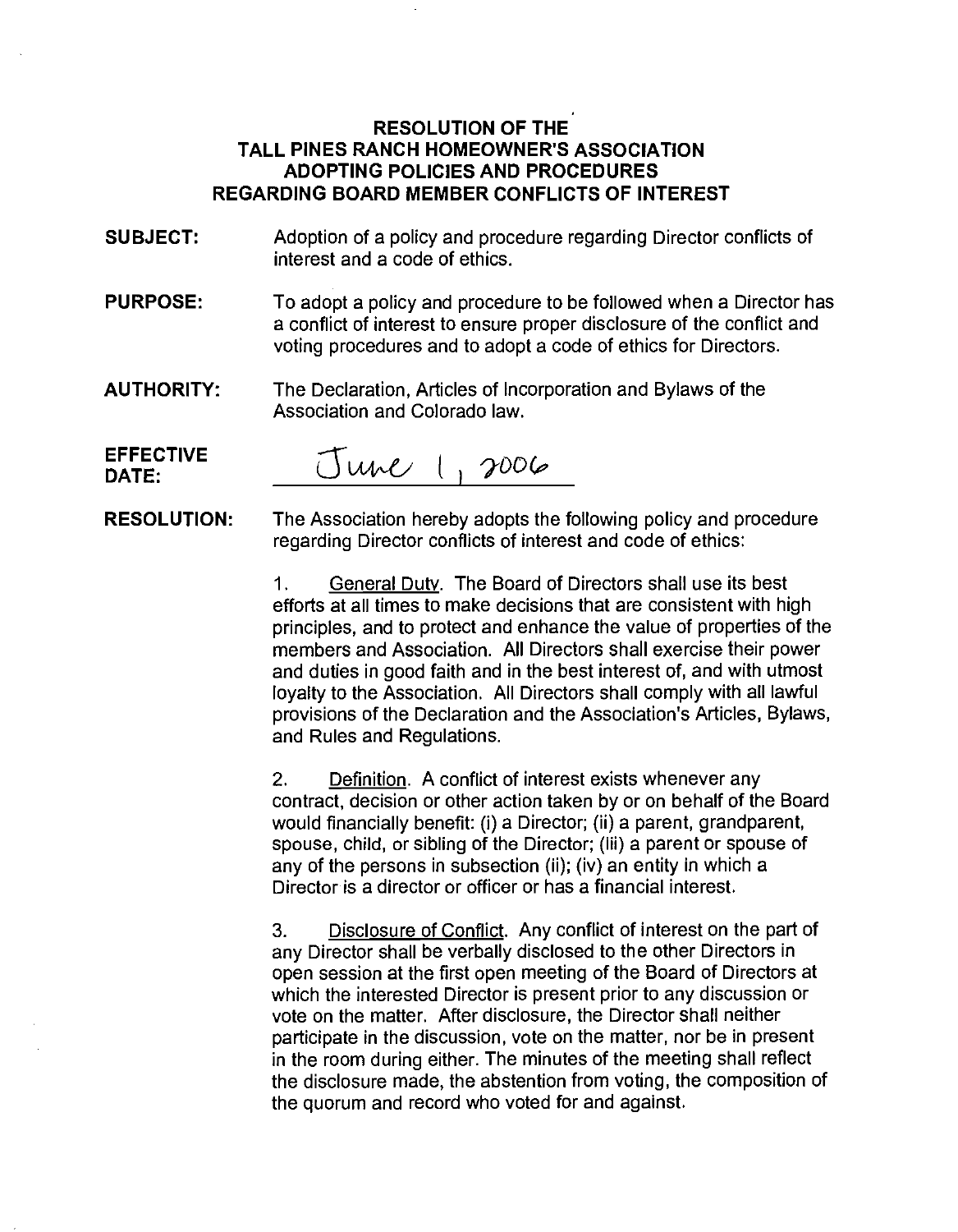4. Code of Ethics. In addition to the above, each Director and the Board as a whole shall adhere to the following Code of Ethics:

(a) No Director shall use his/her position for private gain, including for the purpose of enhancement of his/her financial status through the use of certain contractors or suppliers.

(b) No contributions will be made to any political parties or political candidates by the Association.

(c) No Director shall solicit or accept, directly or indirectly, any gifts, gratuity, favor, entertainment, loan or any other thing of monetary value from a person who is seeking to obtain contractual or other business or financial relations with the Association.

(d) No Director shall accept a gift or favor made with the intent of influencing a decision or action on any official matter.

(e) No Director shall receive any compensation from the Association for acting as a volunteer.

(f) No Director shall willingly misrepresent facts to the members of the community for the sole purpose of advancing a personal cause or influencing the community to place pressure on the Board to advance a personal cause.

(g) No Director shall interfere with a contractor engaged by the Association while a contract is in progress. All communications with Association contractors shall go through the Board President or be in accordance with policy.

(h) No Director shall harass, threaten, or attempt through any means to control or instill fear in any member, Director or agent of the Association.

(i) No promise of anything not approved by the Board as a whole can be made by any Director to any subcontractor, supplier, or contractor during negotiations.

(j) Any Director convicted of a felony shall voluntarily resign from his/her position.

(k) No Director shall knowingly misrepresent any facts to anyone involved in anything with the community which would benefit himself/herself in any way.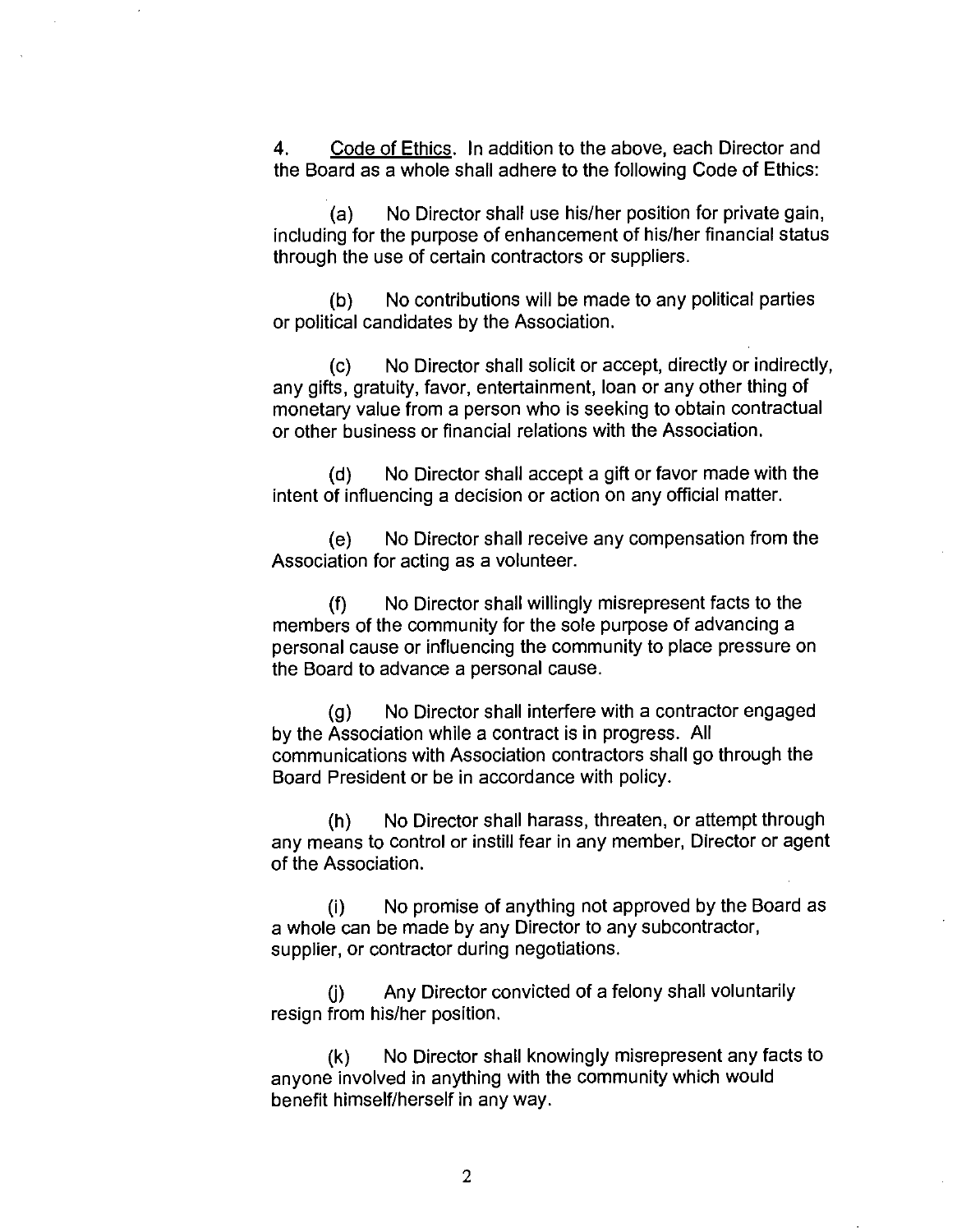(I) Language and decorum at Board meetings will be kept professional. Personal attacks against owners, residents, managers, service providers and Directors are prohibited and are not consistent with the best interest of the community.

5. Failure to Disclose Conflict. Any contract entered into in violation of this policy shall be void and unenforceable. In such event, the Board, at the next meeting of the Board, shall vote again on the contract, decision or other action taken in violation of this Policy.

6. Definitions. Unless otherwise defined in this Resolution, initially capitalized or terms defined in the Declaration shall have the same meaning herein.

7. Supplement to Law. The provisions of this Resolution shall be in addition to and in supplement of the terms and provisions of the Declaration and the law of the State of Colorado governing the community.

8. Deviations. The Board may deviate from the procedures set forth in this Resolution if in its sole discretion such deviation is reasonable under the circumstances.

9. Amendment. This policy may be amended from time to time by the Board of Directors

# PRESIDENT'S

CERTIFICATION: The undersigned, being the President of the Tall Pines Ranch Homeowner's Association a Colorado nonprofit corporation, certifies the foregoing Resolution was adopted by the Board of Directors of the Association, at a duly called and held meeting of the Board of Directors on  $MA_{11}$  ( $M_{22}$  2006 and in witness thereof, the undersigned has subscribed his/her name.

TALL PINES RANCH HOMEOWNER'S ASSOCIATION a Colorado non-profit corporation By:resident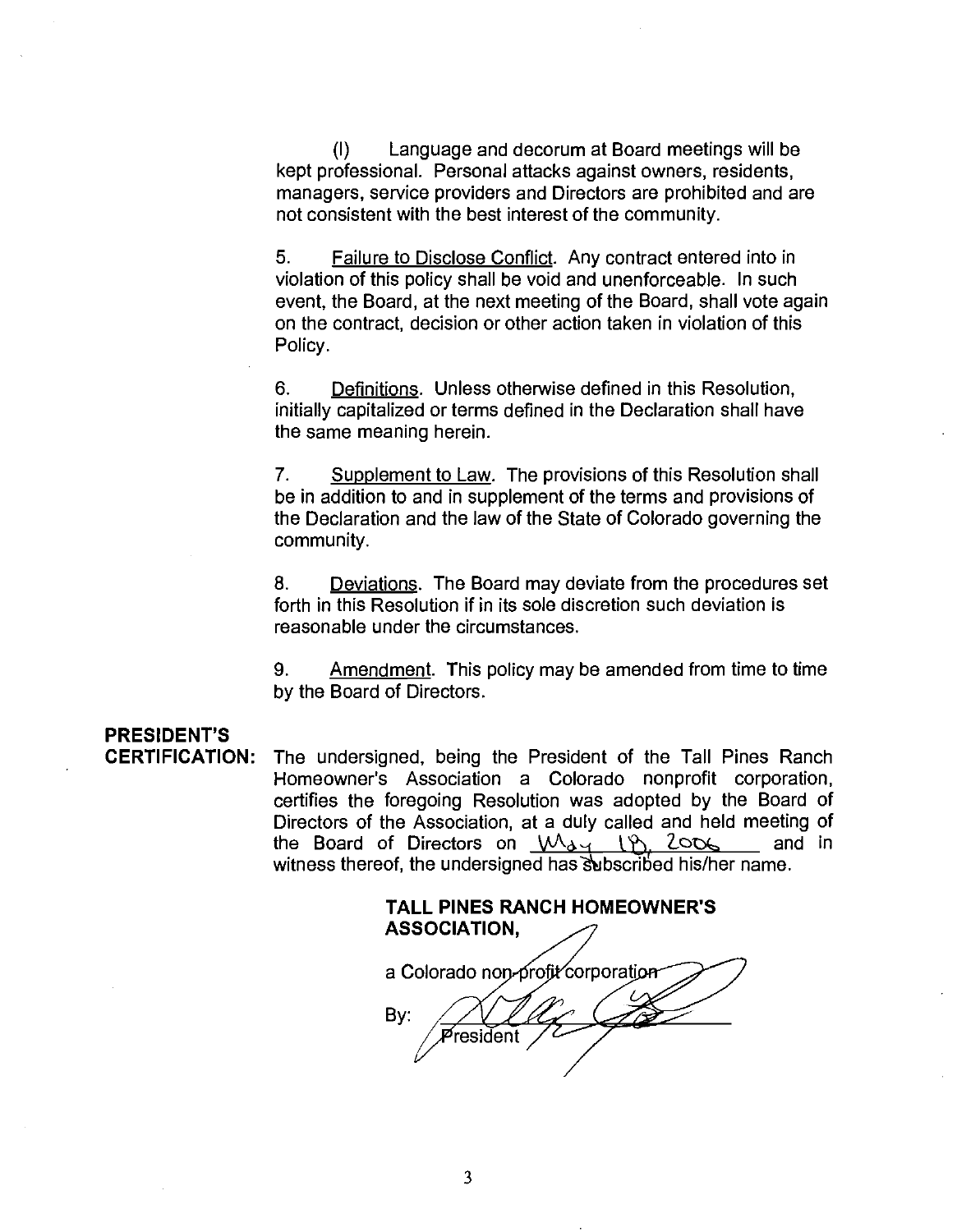#### RESOLUTION OF THE TALL PINES RANCH HOMEOWNER'S ASSOCIATION ADOPTING POLICY AND PROCEDURE FOR THE CONDUCT OF MEETINGS

- SUBJECT: Adoption of a policy and procedures for conducting Owner and Board meetings.
- PURPOSE: To facilitate the efficient operation of Owner and Board meetings and to afford Owners an opportunity to provide input and comments on decisions affecting the community.

AUTHORITY: The Declaration, Articles of Incorporation and Bylaws of the Association and Colorado law.

EFFECTIVE June 1, 2006

RESOLUTION: The Association hereby adopts the following policy and procedure regarding the conduct of meetings:

 $\mathbf{1}$ . Owner Meetings. Meetings of the Owners of the Association shall be called pursuant to the Bylaws of the Association.

(a) Notice. In addition to any notice required in the Bylaws, notice of any meeting of the Owners shall be conspicuously physically posted in the community at least 3 days prior to each such meeting, or as may otherwise be required by Colorado law.

#### (b) Conduct.

(1) All Owner meetings shall be governed by the following rules of conduct and order:

- (A) The President of the Association or designee shall chair all Owner meetings.
- (B) All Owners and persons who attend a meeting of the Owners will sign in, present any proxies and receive ballots as appropriate. (See section below regarding voting).
- (C) Anyone wishing to speak must first be recognized by the Chair.
- (D) Only one person may speak at a time.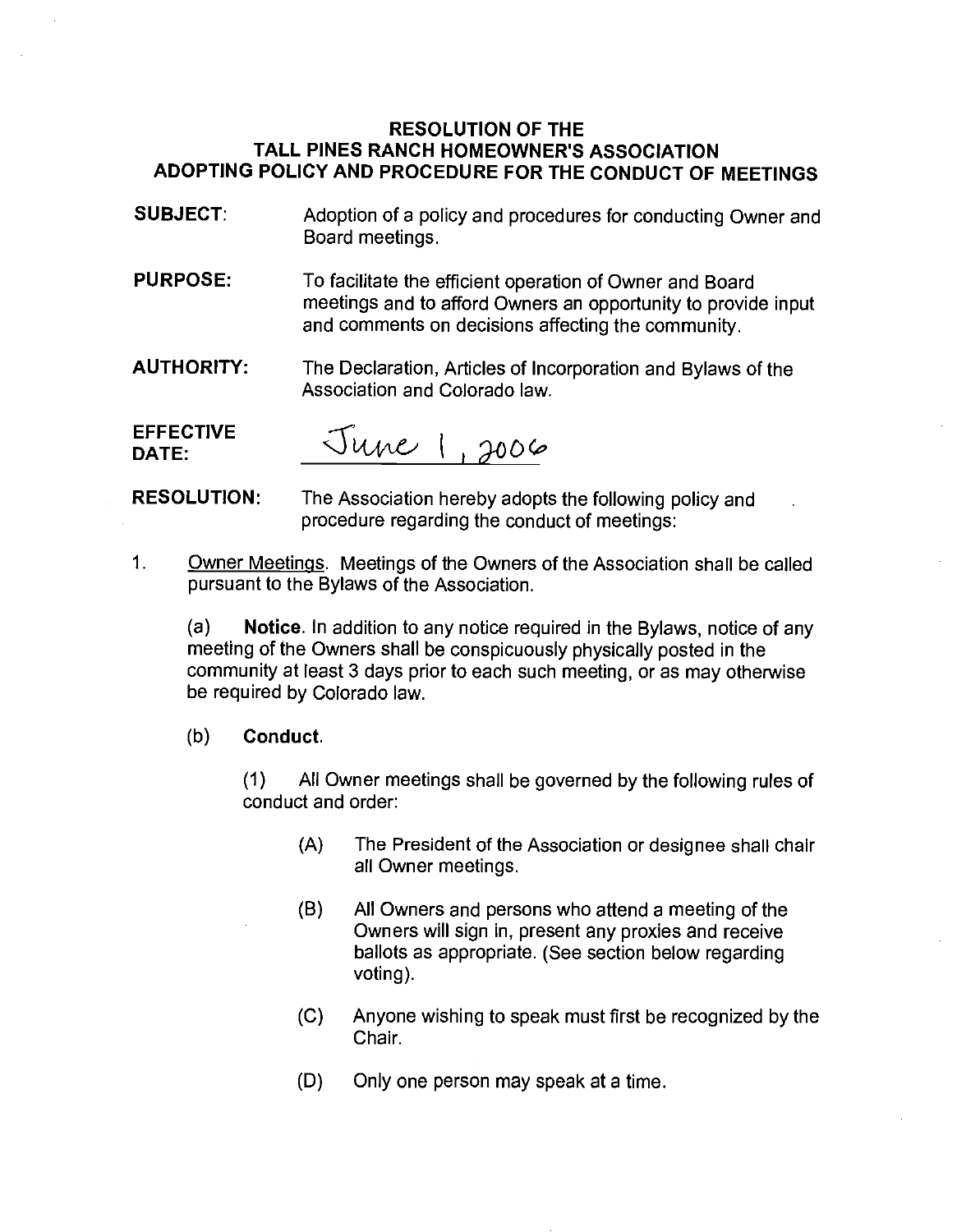- (E) Each person who speaks shall first state his or her name and Unit address.
- (F) Any person who is represented at the meeting by another person, as indicated by a written instrument, will be permitted to have such person speak for him/her.
- (G) Those addressing the meeting shall be permitted to speak without interruption from anyone as long as these rules are followed.
- (H) Comments are to be offered in a civilized manner and without profanity, personal attacks or shouting. Comments are to be relevant to the purpose of the meeting.
- (I) Each person shall be given up to a maximum of three minutes to make a statement or to ask questions. The Board may decide whether or not to answer questions during the meeting. Each person may only speak once. Yielding of time by a speaker to another individual shall not be permitted. Such time limit may be increased or decreased by the Chair, but shall be uniform for all persons addressing the meeting.
- (J) All actions and/or decisions will require a first and second motion.
- (K) Once a vote has been taken, there will be no further discussion regarding that topic.
- (L) So as to allow for and encourage full discussion by Owners, no meeting may be audio, video or otherwise recorded. Minutes of actions taken shall be kept by the association.
- (M) Anyone disrupting the meeting, as determined by the Chair, shall be asked to "come to order." Anyone who does not come to order will be requested to immediately leave the meeting.
- (N) The Chair may establish such additional rules of order as may be necessary from time to time.
- (c) Voting. All votes taken at Owner meetings shall be taken as follows: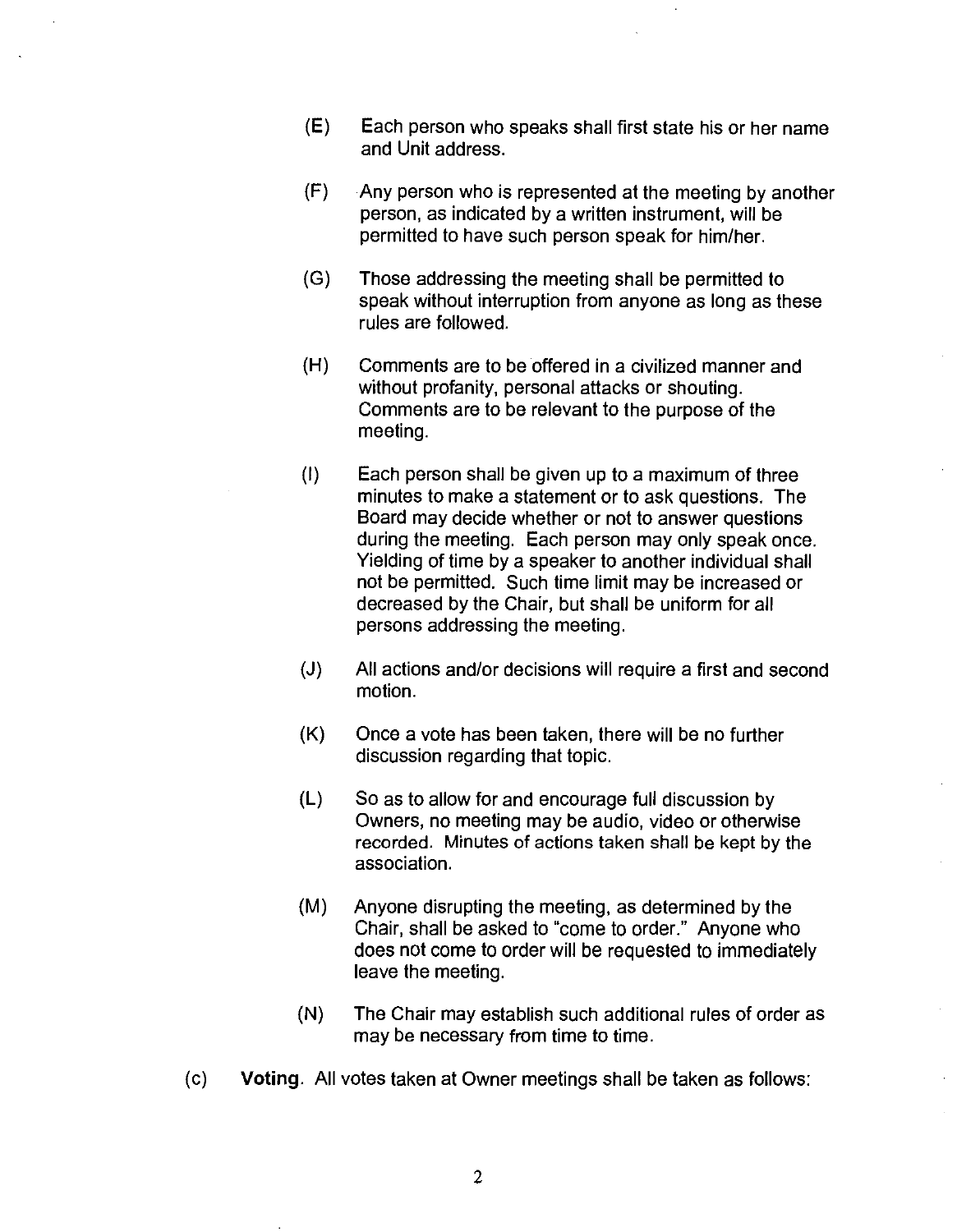(1) Election of Board members shall be conducted by secret ballot. Each Owner entitled to vote pursuant to the Bylaws shall receive a ballot. The ballot shall contain no identifying information concerning the ballot holder. In the event an Owner holds a proxy for another Owner, upon presentation of such proxy to the Secretary of the Association or the Secretary's designee, the Owner shall receive a secret ballot to cast the vote of the Owner who provided the proxy. The proxy shall be kept and retained by the Association.

(2) All other votes taken at a meeting of the Owners shall be taken in such method as determined by the Board of Directors including acclamation, by hand, by voice or by ballot, unless otherwise required by law.

(3) Written ballots shall be counted by a neutral third party (which excludes the Association's Manager and legal counsel) or by an Owner(s), who is not a candidate, selected randomly from a pool of two or more unit Owners. The Chair shall specify the procedure for randomly selecting the Owner(s). Such procedure shall ensure that the Owner(s) selected is done so without being chosen by the Chair, Board of Directors or candidates.

(4) The individual(s) counting the ballots shall report the results of the vote to the Chair by indicating how many votes were cast for each individual or how many votes were cast in favor and against any issue.

(d) Proxies. Proxies may be given by any Owner as allowed by C.R.S. 7- 127-203.

(1) All proxies shall be reviewed by the Association's Secretary or designee as to the following:

- (A) Validity of the signature
- (B) Signatory's authority to sign for the unit Owner
- (C) Authority of the unit Owner to vote
- (D) Conflicting proxies
- (E) Expiration of the proxy

2. Board Meetings. Meetings of the Board of Directors of the Association shall be called pursuant to the Bylaws of the Association.

(a) Conduct.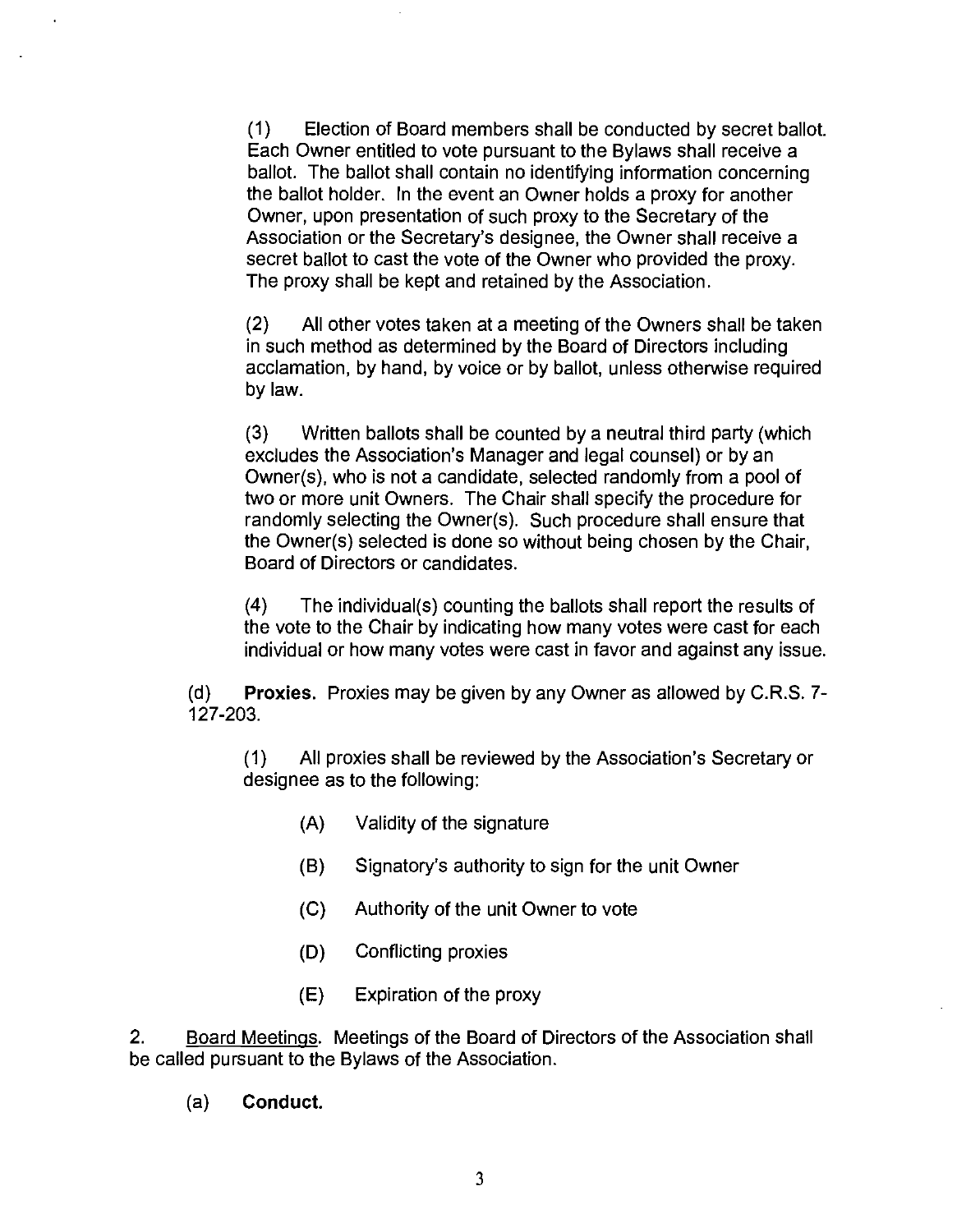(1) All Board meetings shall be governed by the following rules of conduct and order:

- (A) The President of the Association, or designee, shall chair all Board meetings.
- (B) All persons who attend a meeting of the Board shall be required to sign in, listing their name and unit address.
- (C) All Owners will be given an opportunity to speak as to any matter or ask questions of the Board during the Owner forum at the beginning of the meeting.
- (D) Anyone desiring to speak shall first be recognized by the Chair.
- (E) Only one person may speak at a time.
- (F) Each person speaking shall first state his or her name and Unit address.
- (G) Any person who is represented by another person as indicated by a written instrument at the meeting shall be permitted to have such person speak for them.
- (H) Those addressing the Board shall be permitted to speak without interruption from anyone as long as these rules are followed.
- (I) Comments are to be offered in a civilized manner and without profanity, personal attacks or shouting. Comments are to be relevant to the purpose of the meeting or issue at hand.
- (J) Each person shall be given up to a maximum of three minutes to speak or to ask questions, although questions may not be answered until a later date. Each person may only speak once during the Owner forum and once on any other issue prior to a vote by the Board on such issue. Yielding of time by a speaker to another individual shall not be permitted. Such time limit may be increased or decreased by the Chair but shall be uniform for all persons addressing the meeting.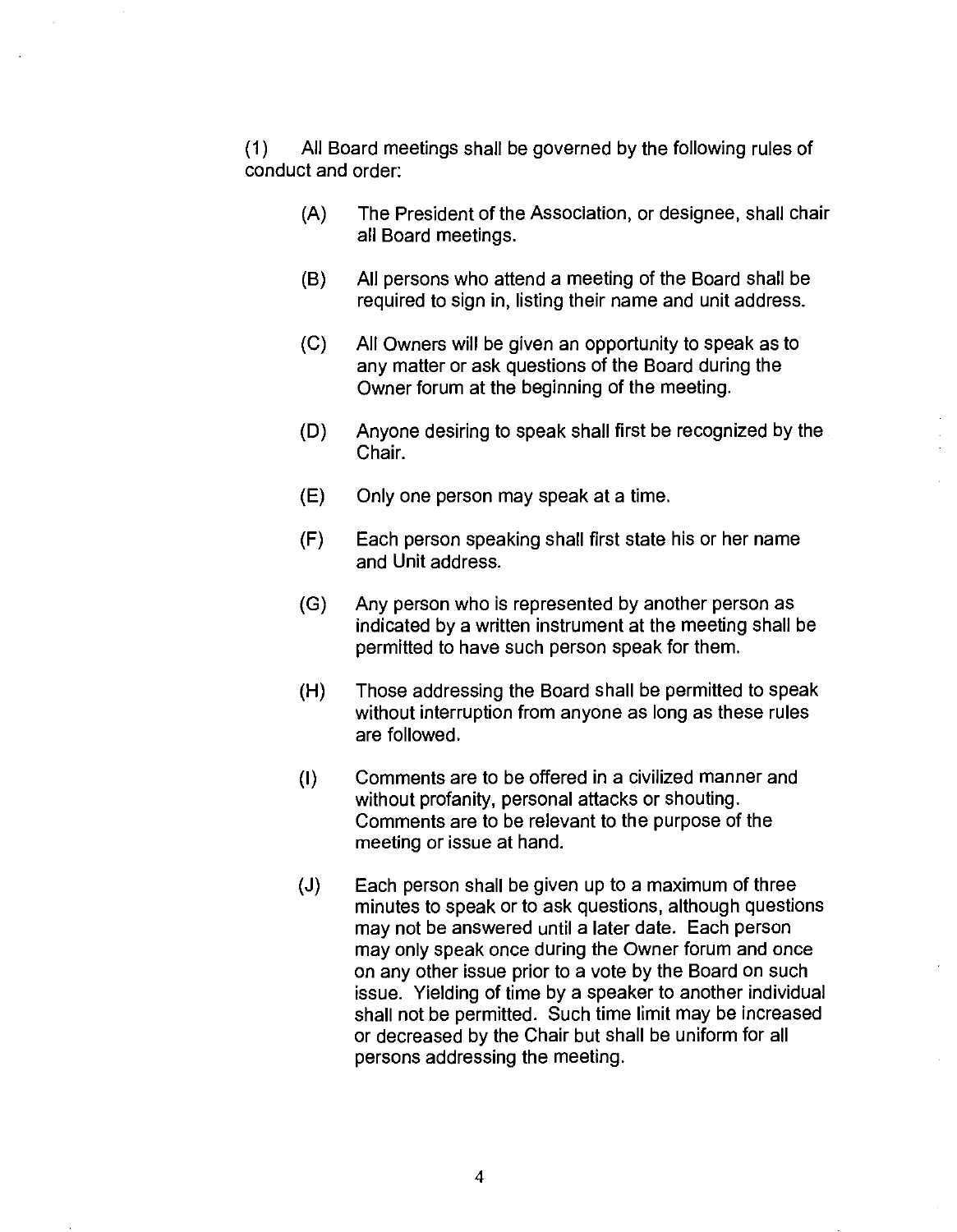- (K) No meeting of the Board may be audio, video or otherwise recorded except by the Board to aid in the preparation of minutes. Minutes of actions taken shall be kept by the Association.
- (L) Anyone disrupting the meeting, as determined by the Chair, shall be asked to "come to order." Anyone who does not come to order shall be requested to immediately leave the meeting.

(b) Owner Input. After a motion and second has been made on any matter to be discussed, but prior to a vote by the Directors, Owners present at such time shall be afforded an opportunity to speak on the motion as follows:

(1) The Chair will ask those Owners present to indicate by a show of hands who wishes to speak in favor or against the motion. The Chair will then determine a reasonable number of persons who will be permitted to speak in favor of and against the motion and for how long each person will be permitted to speak. The Chair shall also announce the procedure for who shall be permitted to speak if not everyone desiring to speak will be permitted to speak.

(2) Following Owner input, the Chair will declare Owner input closed and there shall be no further Owner participation on the motion at hand unless a majority of the Board of Directors votes to open the discussion to further Owner participation.

3. Definitions. Unless otherwise defined in this Resolution, initially capitalized or terms defined in the Declaration shall have the same meaning herein.

4. Supplement to Law. The provisions of this Resolution shall be in addition to and in supplement of the terms and provisions of the Declaration and the law of the State of Colorado governing the Project.

5. Deviations. The Board may deviate from the procedures set forth in this Resolution if in its sole discretion such deviation is reasonable under the circumstances.

6. Amendment. This Policy may be amended at any time by the Board of Directors.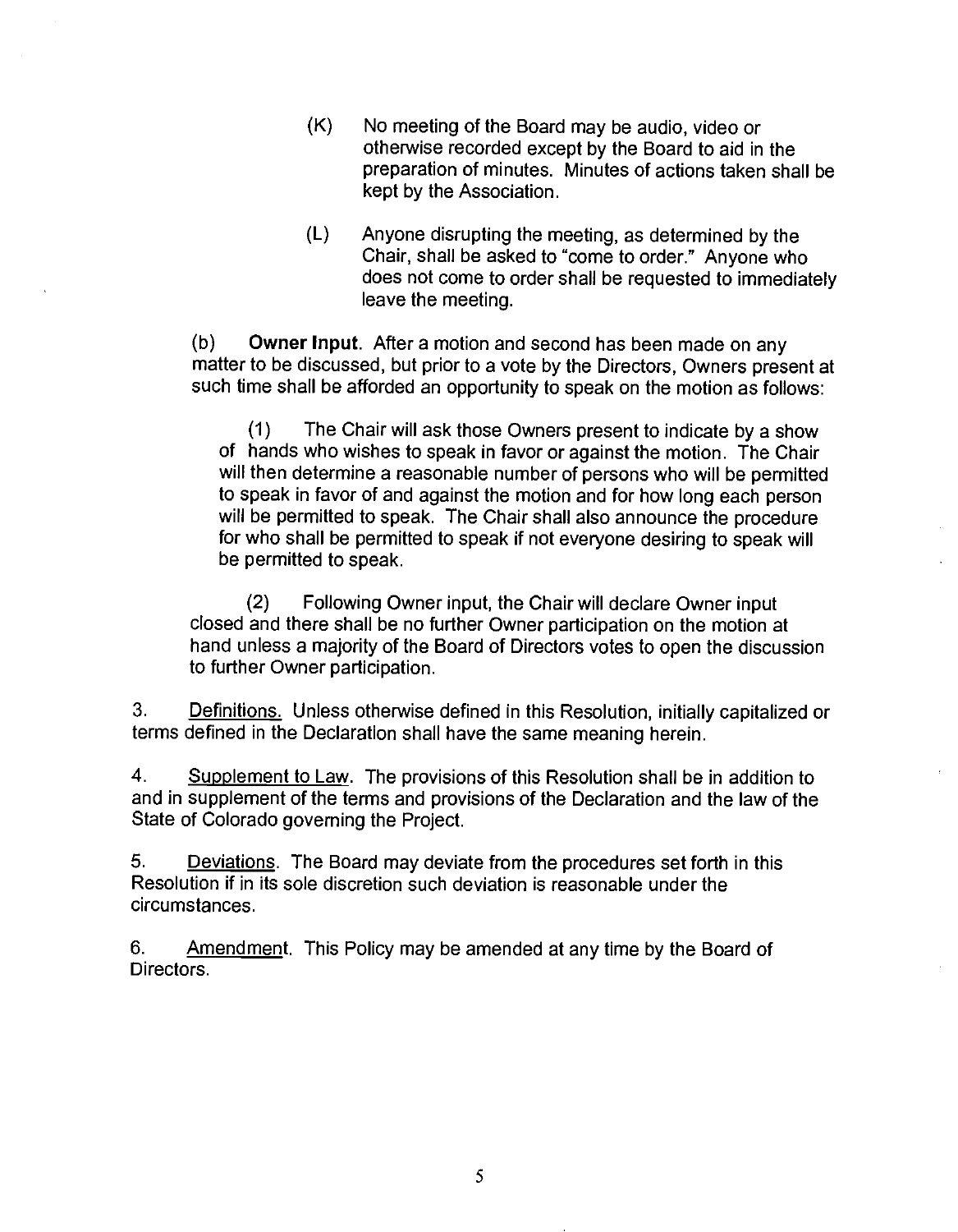# PRESIDENT'S

 $\bullet$ 

CERTIFICATION: The undersigned, being the President of the Tall Pines Ranch Homeowner's Association a Colorado nonprofit corporation, certifies the foregoing Resolution was adopted by the Board of Directors of the Association, at a duly called and held meeting of  $\frac{1}{2}$  of the Association, at a dary called and here modified the Board of Directors on  $\sqrt{1+\sqrt{2}}$ ,  $2006$  and in witness thereof, the undersigned has subscribed his/her name.

TALL PINES RANCH HOMEOWNER'S ASSOCIATION, a Colorado non-profit corporation By:esident<sup>.</sup>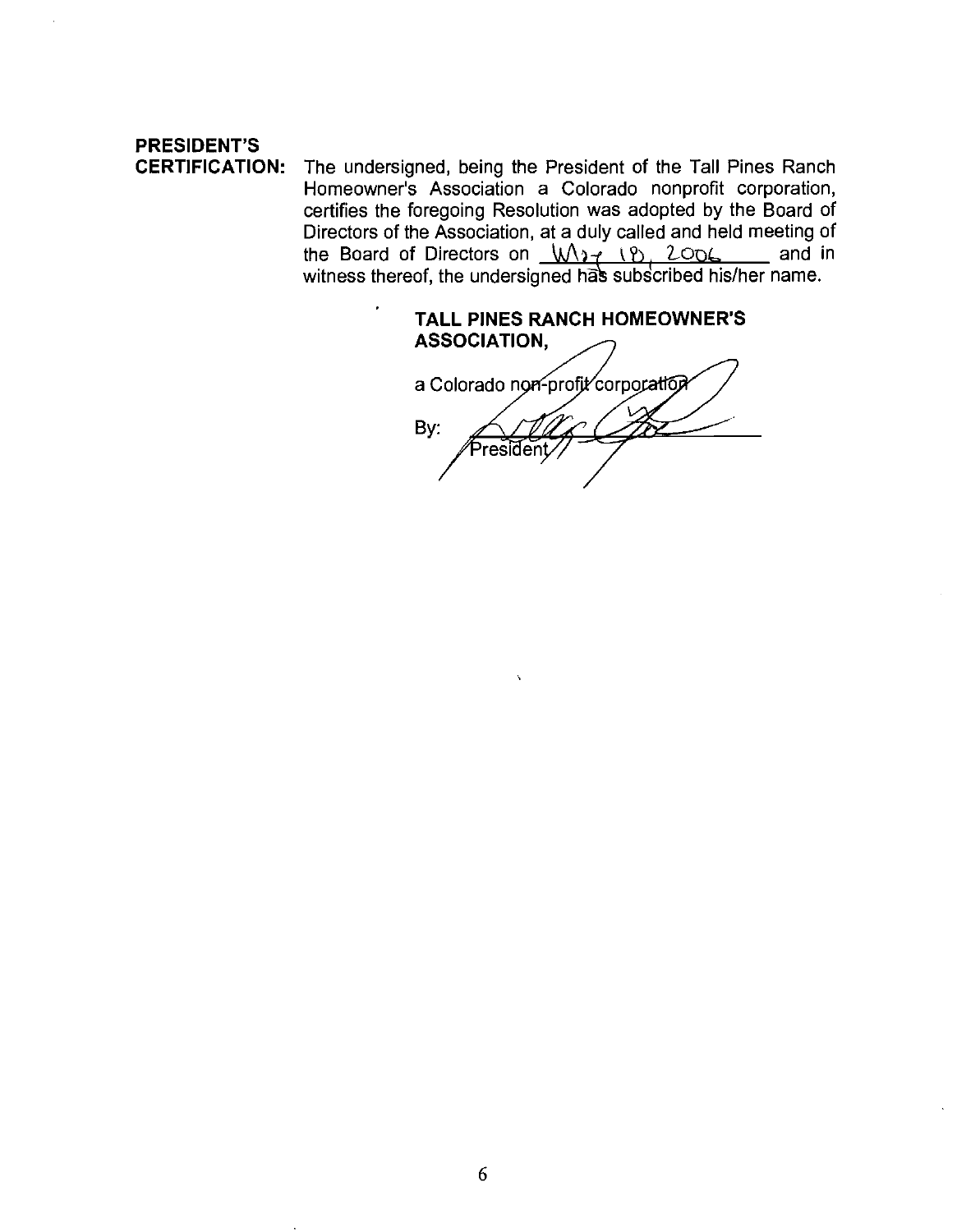#### RESOLUTION OF THE TALL PINES RANCH HOMEOWNER'S ASSOCIATION REGARDING POLICY AND PROCEDURES FOR COLLECTION OF UNPAID ASSESSMENTS

- SUBJECT: Adoption of a policy and procedure regarding the collection of unpaid assessments.
- PURPOSE: To provide notice of the Association's adoption of a uniform and systematic policy and procedure to collect assessments and other charges of the Association.
- AUTHORITY: The Declaration, Articles of Incorporation and Bylaws of the Association and Colorado law.

DATE:

EFFECTIVE JUVE 12006

RESOLUTION: The Association hereby adopts the following policy and procedure:

> It is in the best interest of the Association to refer delinquent accounts promptly to an attorney for collection so as to minimize the Association's loss of assessment revenue. The Board of Directors has retained an attorney with experience in representing homeowner associations in collections and other matters. The Association hereby gives notice of its adoption of the following policies and procedures for the collection of assessments and other charges of the Association:

1. Due Dates. The annual assessment shall be billed out to Owners on January 1 of each year. Payment of the annual assessment shall be due on or before March 1 of each year. Assessments or other charges not paid in full to the Association by March 10 of each year shall be considered past due and incur late fees as provided below.

2. Receipt Date. The Association shall post payments on the day that the payment is received by the Association.

3. Late Charges on Delinquent Installments. The Association shall impose on a monthly basis a \$25.00 late charge for each Owner who fails to timely pay his/her annual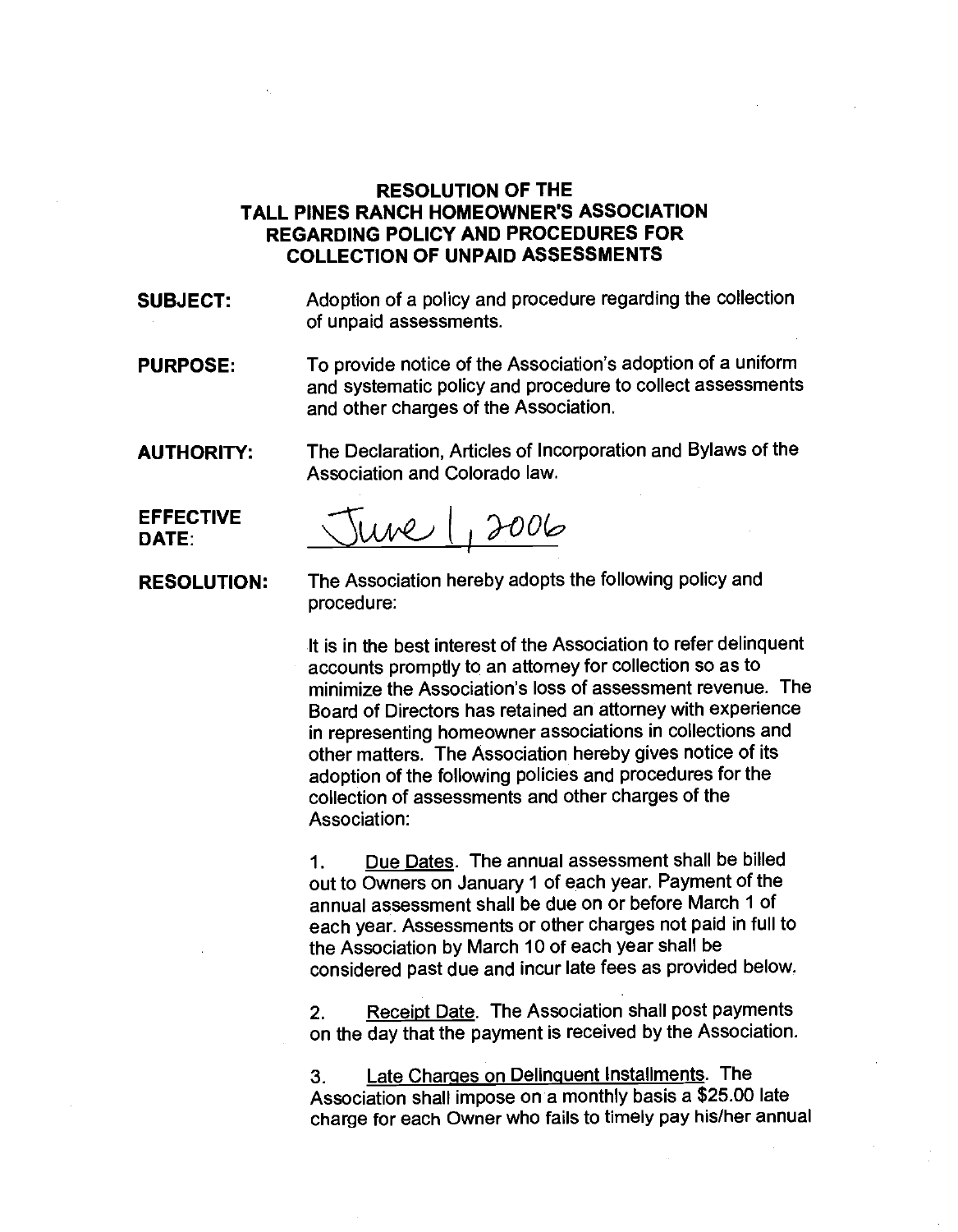assessment by March 10. This late charge shall be a "common expense" for each delinquent Owner.

4. Personal Obligation for Late Charges. The late charge shall be the personal obligation of the Owner(s) of the unit for which such annual assessment is unpaid. All late charges shall be due and payable immediately, without notice, in the manner provided by the Declaration (and as set forth herein) for payment of assessments.

5. Return Check Charges. In addition to any and all charges imposed under the Declaration, Articles of Incorporation and Bylaws, the Rules and Regulations of the Association or this Resolution, a reasonable fee, not to exceed \$20.00, shall be assessed against an Owner in the event any check or other instrument attributable to or payable for the benefit of such Owner is not honored by the bank or is returned by the bank for any reason whatsoever, including but not limited to insufficient funds. This returned check charge shall be a "common expense" for each Owner who tenders payment by check or other instrument which is not honored by the bank upon which it is drawn. Such return check charge shall be due and payable immediately, upon demand. Notwithstanding this provision, the Association shall be entitled to all additional remedies as may be provided by applicable law. Returned check charges shall be the obligation of the Owner(s) of the unit for which payment was tendered to the Association. Returned check charges shall become effective on any instrument tendered to the Association for payment of sums due under the Declaration, Articles, Bylaws, Rules and Regulations or this Resolution after the date adopted as shown above. If two or more of an Owner's checks are returned unpaid by the bank within any (fiscal) year, the Association may require that all of the Owner's future payments, for a period of one (1) year, be made by certified check or money order. This return check charge shall be in addition to any late fees or interest incurred by an Owner. Any returned check shall cause an account to be past due if full payment of the annual assessment is not timely made by March 10.

6. Attorney Fees on Delinguent Accounts. As an additional expense permitted under the Declaration and by Colorado law, the Association shall be entitled to recover its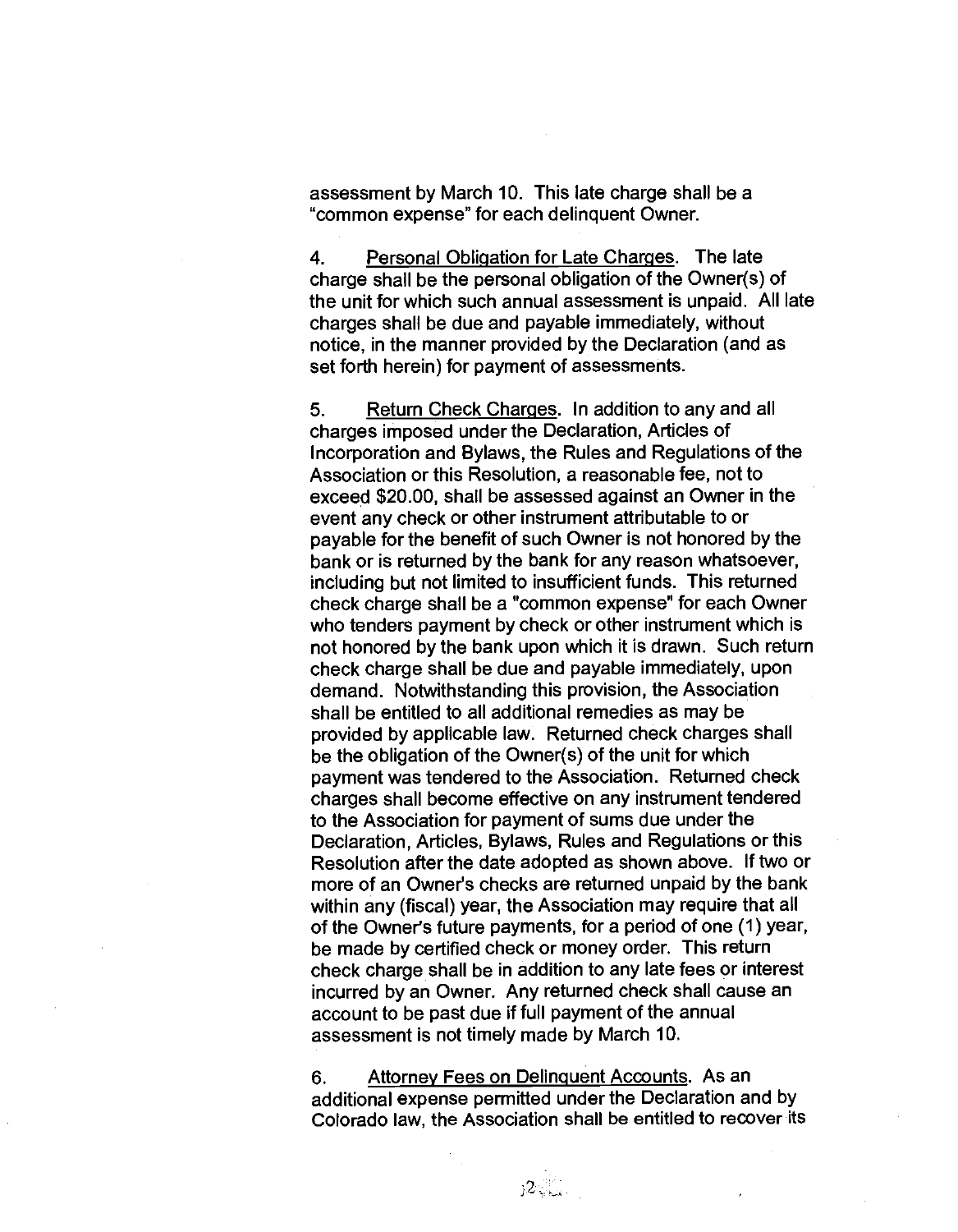reasonable attorney fees and collection costs incurred in the collection of assessments or other charges due the Association from a delinquent Owner. The reasonable attorney fees incurred by the Association shall be due and payable immediately when incurred, upon demand.

7. Application of Payments. All sums collected on a delinquent account that has been turned over to the Association's attorney shall be remitted to the Association's attorney until the account is brought current. All payments received on account of any Owner or the Owner's property (hereinafter collectively "Owner"), shall be applied to payment of any and all legal fees and costs (including attorney fees), expenses of enforcement and collection, late charges, returned check charges, lien fees, and other costs owing or incurred with respect to such Owner pursuant to the Declaration, Articles, Bylaws, Rules and Regulations, or this Resolution, prior to application of the payment to any special or regular assessments due or to become due with respect to such Owner.

#### 8. Collection Process.

(a) After the annual assessment or other charges due to the Association becomes more than 30 days delinquent, the manager shall send a written notice ("First Notice") of non-payment, amount past due, notice late fees have accrued and request for immediate payment.

(b) After the annual assessment or other charges due to the Association becomes more than 60 days delinquent, the manager shall send a second written notice ("Second Notice") of non-payment, amount past due, notice late fees have accrued, and request for immediate payment.

(c) After the annual assessment or other charges due to the Association becomes more than 90 days delinquent, the manager shall send a third written notice ("Third Notice") of non-payment, amount past due, notice late fees have accrued, notice of intent to file lien and turn the account over to attorney for collection.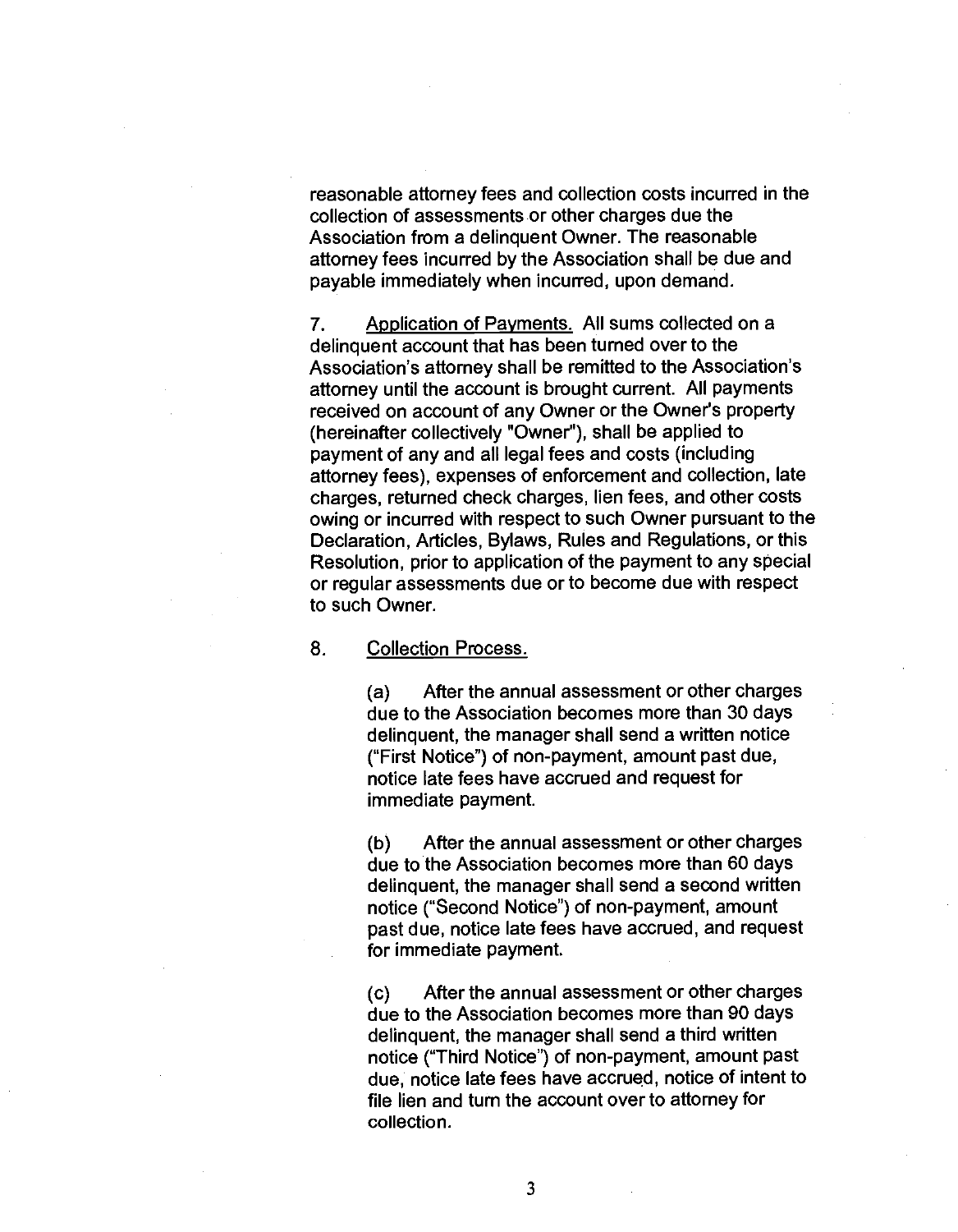(d) After the annual assessment or other charges due to the Association becomes more than 100 days delinquent, the manager shall turn the account over to the Association's attorney for collection. Upon receiving the delinquent account, the Association's attorneys shall file a lien and send a letter to the delinquent Owner demanding immediate payment for past due assessments or other charges due. Upon further review, the Association's attorney may file a lawsuit. If a judgment or decree is obtained, including without limitation a foreclosure action, such judgment or decree shall include reasonable attorney's fees together with the cost of the action and any applicable interest and late fees.

9. Collection Procedures/Time Frames. The following time frames shall be followed for use in the collection of annual assessments and other charges.

| Annual Assessment        | January 1 of each year  |
|--------------------------|-------------------------|
| Due Date                 |                         |
| (date payment due)       |                         |
| Late Fee Date            | After March 10 of each  |
| (date late fees accrue)  | year                    |
| <b>First Notice</b>      | 30 days after due date  |
| (notice that late fees   |                         |
| have accrued)            |                         |
| <b>Second Notice</b>     | 60 days after due date  |
| (notice that late fees   |                         |
| have accrued)            |                         |
| <b>Third Notice</b>      | 90 days after due date  |
| (notice late fees have   |                         |
| accrued; intent to file  |                         |
| and lien: intent to turn |                         |
| account over to          |                         |
| attorney)                |                         |
| Delinquent account       | 100 days after due date |
| turned over to           |                         |
| Association's attorney;  |                         |
| Lien filed; Demand       |                         |
| letter sent to Owner.    |                         |

 $\mathbf{A}$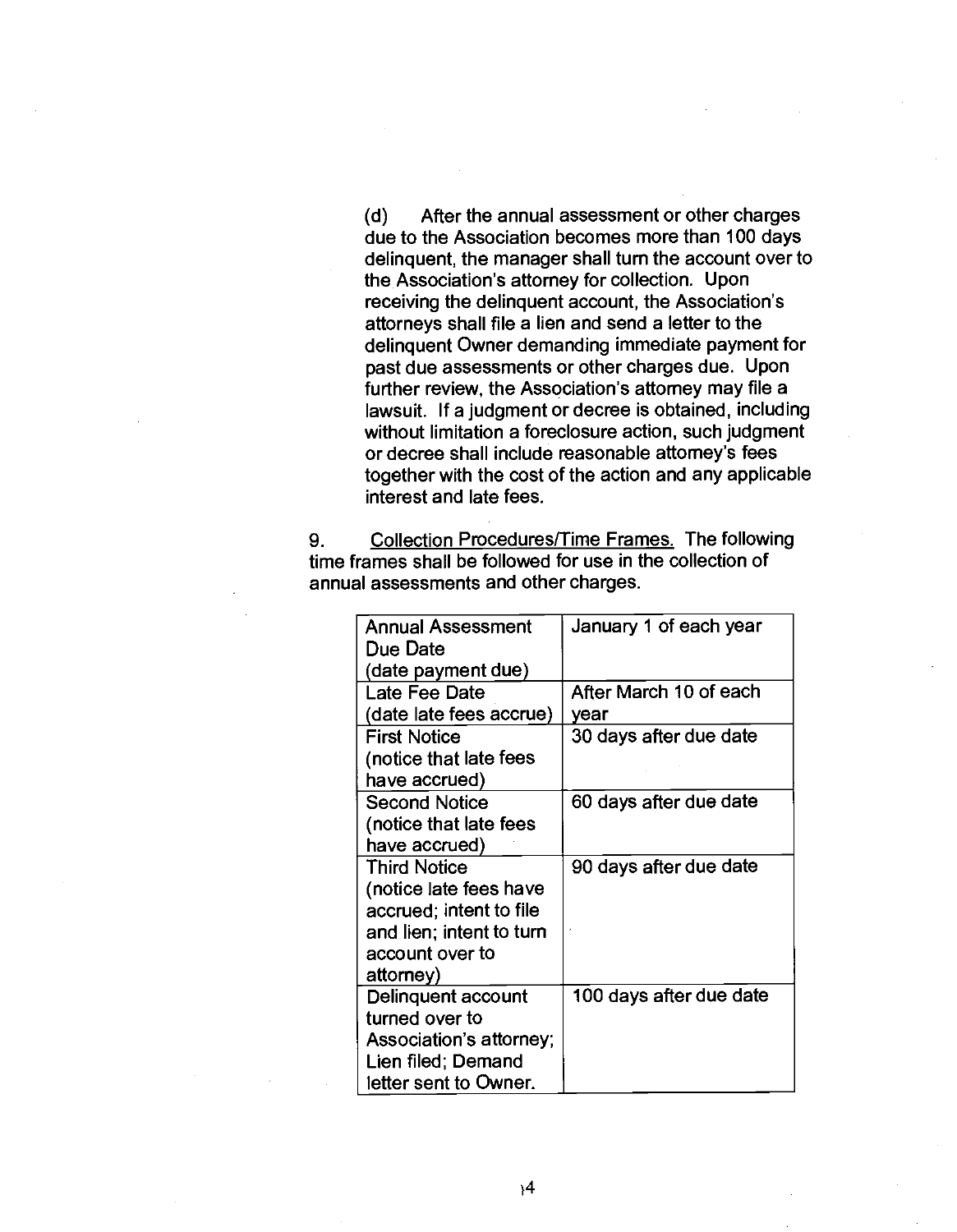The attorney is to consult with the Association as necessary to determine if payment has been arranged or what collection procedures are appropriate.

10. Certificate of Status of Assessment. The Association shall furnish to an Owner or such Owner's designee upon written request, first class postage prepaid, return receipt, to the Association's agent, a written statement setting forth the amount of unpaid assessments currently levied against such Owner's property for a reasonable fee. However, if the account has been turned over to the Association's attorney, such request may be handled through the attorney.

11. Bankruptcies and Foreclosures. Upon receipt of any notice of a bankruptcy filing by an Owner, or upon receipt of a notice of a foreclosure by any holder of an encumbrance against any unit within the Association, the manager shall notify the Association's attorney of the same and turn the account over to the Association's attorney, if appropriate.

12. Use of Certified Mail/Regular Mail. In the event the Association shall cause a collection or demand letter or notices to be sent to a delinquent Owner by regular mail, the Association may also cause, but shall not be required to send, an additional copy of that letter or notice by certified mail.

13. Referral of Delinquent Accounts to Attorneys. Upon referral to the Association's attorney, the attorney shall take all appropriate action to collect the accounts referred. After an account has been referred to an attorney, the account shall remain with the attorney until the account is settled, has a zero balance or is written off. The attorney, in consultation with the Association, is authorized to take whatever action is necessary and determined to be in the best interests of the Association, including, but not limited to:

- a. Filing of a suit against the delinquent Owner for a money judgment;
- b. Instituting a judicial foreclosure action of the Association's lien;

5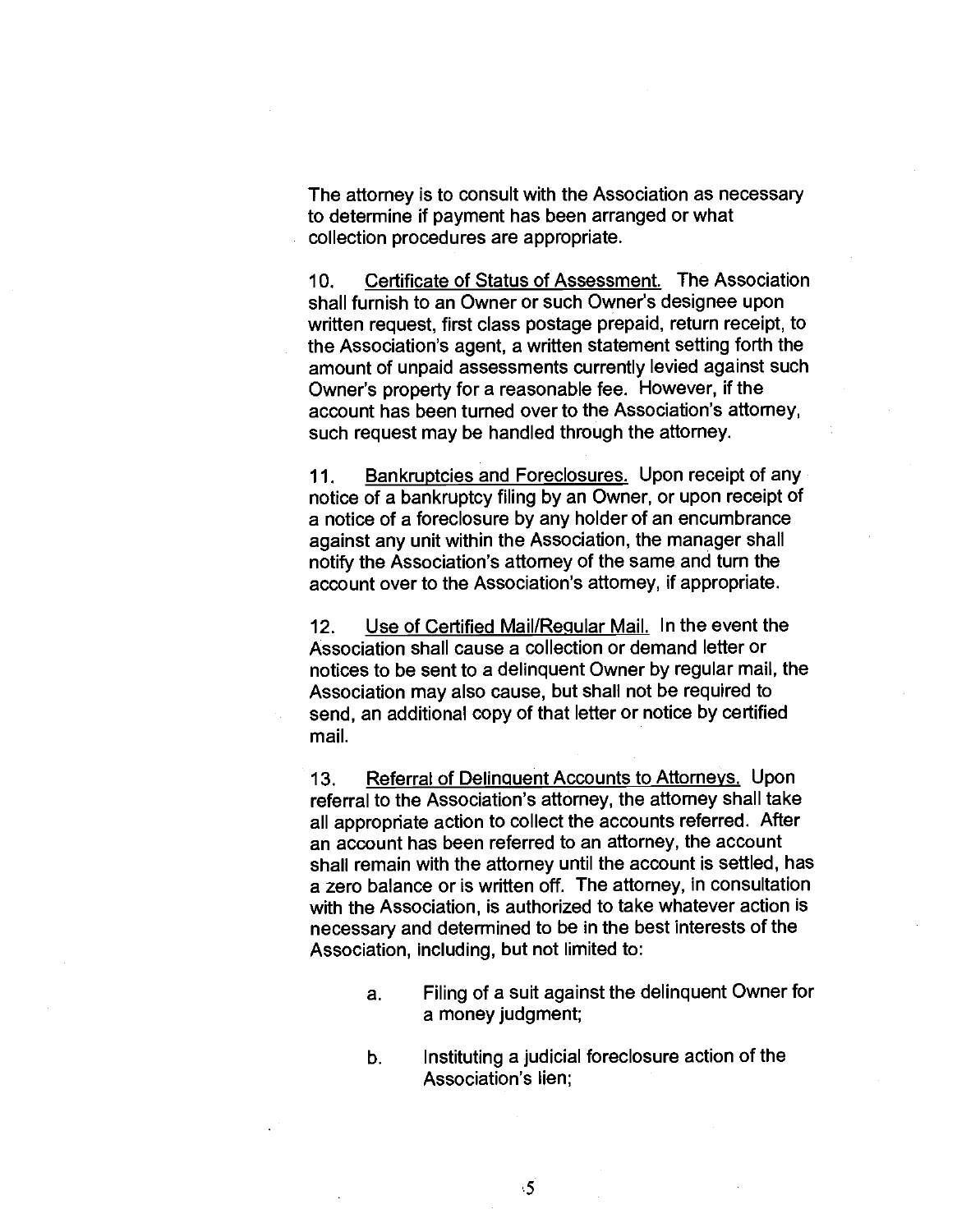- c. Filing necessary claims, documents, and motions in bankruptcy court in order to protect the Association's interests; and
- d. Filing a court action seeking appointment of a receiver.

All payment plans involving accounts referred to an attorney for collection shall be set up and monitored through the attorney.

Upon referral of any matter to the Association's attorney, the Association shall pay the attorney's usual and customary charges as well as any costs incurred by the attorney on the Association's behalf, promptly upon receipt of the monthly invoice from the attomey.

14. Appointment of a Receiver. The Association may seek the appointment of a receiver if an Owner becomes delinquent in the payment of assessments pursuant to the Declaration and Colorado law. A receiver is a disinterested person, appointed by the court, who manages the rental of the property, collects the rent and disburses the rents according to the court's order. The purpose of a receivership for the Association is to obtain payment of current assessments, reduce past due assessments and prevent the waste and deterioration of the property.

15. Judicial Foreclosure. The Association may choose to foreclose on its lien in lieu of or in addition to suing an Owner for a money judgment. The purpose of foreclosing is to obtain payment of all assessments owing in situations where either a money judgment lawsuit has been or is likely to be unsuccessful or other circumstances favor such action.

16. Waivers. The Association is hereby authorized to extend the time for the filing of lawsuits and liens, or to otherwise modify the procedures contained herein, as the Association shall determine appropriate under the circumstances.

17. Communication with Owners. All communication with a delinquent Owner shall be handled through the Association's attorney once a matter has been referred to

6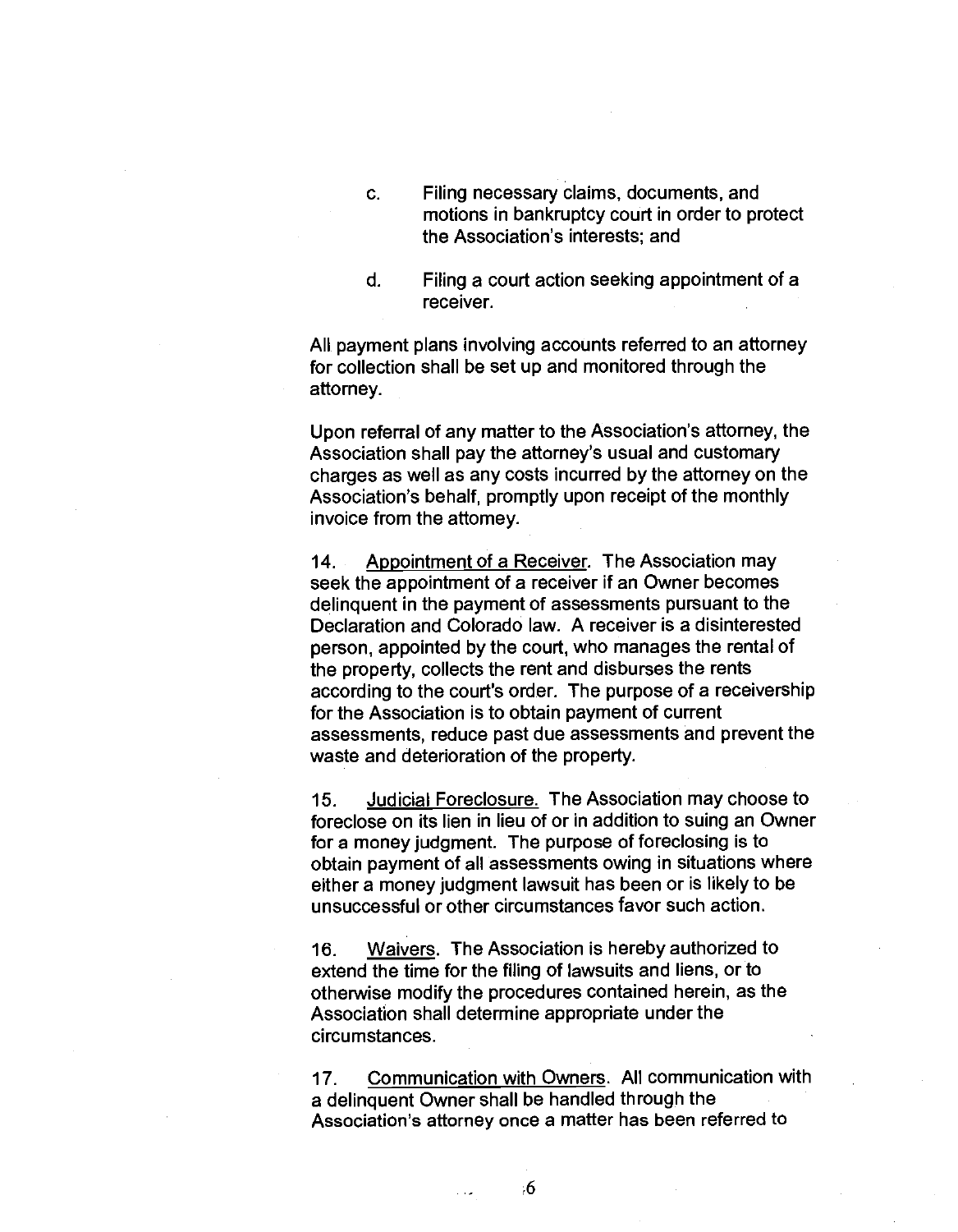the attorney. Neither the Manager nor any member of the Board of Directors shall discuss the collection of the account directly with an Owner after it has been turned over to the Association's attorney unless the attorney is present or has consented to the contact.

18. Defenses. Failure of the Association to comply with any provision in this Policy shall not be deemed a defense to payment of assessment fees or other charges, late charges, return check charges, attorney fees and/or costs as described and imposed by this Policy.

19. Definitions. Unless otherwise defined in this Resolution, initially capitalized or terms defined in the Declaration shall have the same meaning herein.

20. Supplement to Law. The provisions of this Resolution shall be in addition to and in supplement of the terms and provisions of the Declaration and the law of the State of Colorado governing the Project.

21. Deviations. The Board may deviate from the procedures set forth in this Resolution if in its sole discretion such deviation is reasonable under the circumstances.

22. Amendment. This Policy may be amended from time to time by the Board of Directors.

### PRESIDENT'S

CERTIFICATION: The undersigned, being the President of the Tall Pines Ranch Homeowner's Association a Colorado nonprofit corporation, certifies the foregoing Resolution was adopted by the Board of Directors of the Association, at a duly called and held meeting of the Board of Directors on  $M_{\text{avg}}$  18,  $2006$  and in witness thereof, the understigned has subscribed his/her name.

TALL PINES RANCH HOMEOWNER'S ASSOCIATION,

a Colorado non-profit corporation By:Pีresiden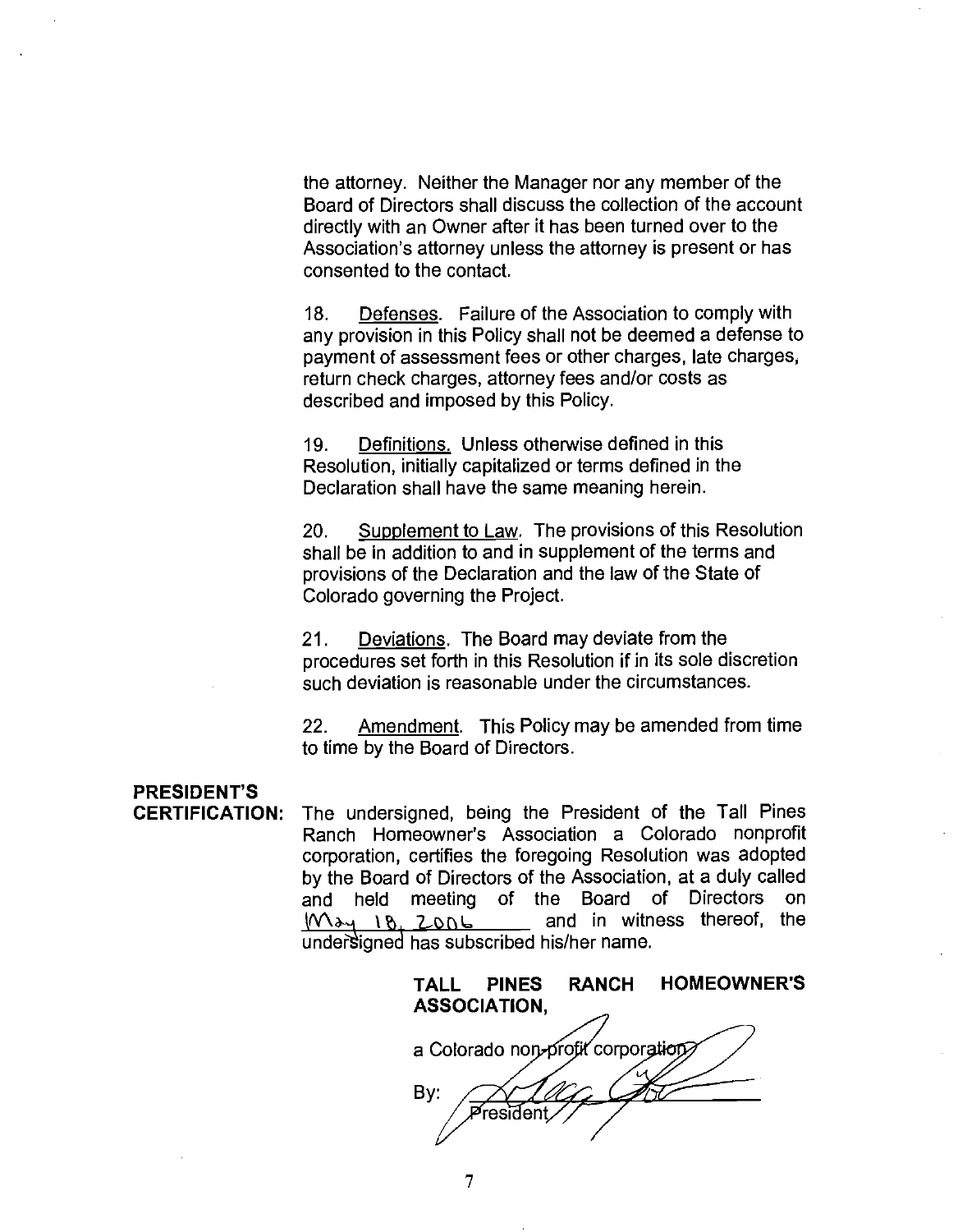#### RESOLUTION OF THE TALL PINES RANCH HOMEOWNER'S ASSOCIATION REGARDING POLICIES AND PROCEDURES FOR COVENANT AND RULE ENFORCEMENT

- SUBJECT: Adoption of a policy and procedure regarding the enforcement of covenants and rules and procedures for the notice of alleged violations, conduct of hearings and imposition of fines.
- PURPOSE: To adopt a uniform policy and procedure to be followed when enforcing covenants and rules to facilitate the efficient operation of the Association.
- AUTHORITY: The Declaration, Articles of Incorporation and Bylaws of the Association, and Colorado law.

#### EFFECTIVE DATE:  $\sqrt{w}$   $\sqrt{w}$   $\sqrt{2006}$

RESOLUTION: The Association hereby adopts the following procedures to be followed when enforcing the covenants and rules of the Association:

> 1. Reporting Violations. Complaints regarding alleged violations may be reported by an Owner or resident within the community, a group of Owners or residents, the Association's management company, if any, Board member(s) or committee member(s) by submission of a written complaint.

2. Complaints. (a) Complaints by Owners or residents shall be in writing and submitted to the Board of Directors, in care of the Association's management company. The complaining Owner or resident shall have observed the alleged violation and shall identify the complainant ("Complainant"), the alleged violator ("Violator"), if known, and set forth a statement describing the alleged violation, referencing the specific provisions which are alleged to have been violated, when the violation was observed and any other pertinent information. Non-written complaints or written complaints failing to include any information required by this provision may not be investigated or prosecuted at the discretion of the Association. (b) Complaints by a member of the Board of Directors, a committee member, or the manager, if any, may be made in writing or by any other means deemed appropriate by the Board if such violation was observed by the Director or Manager.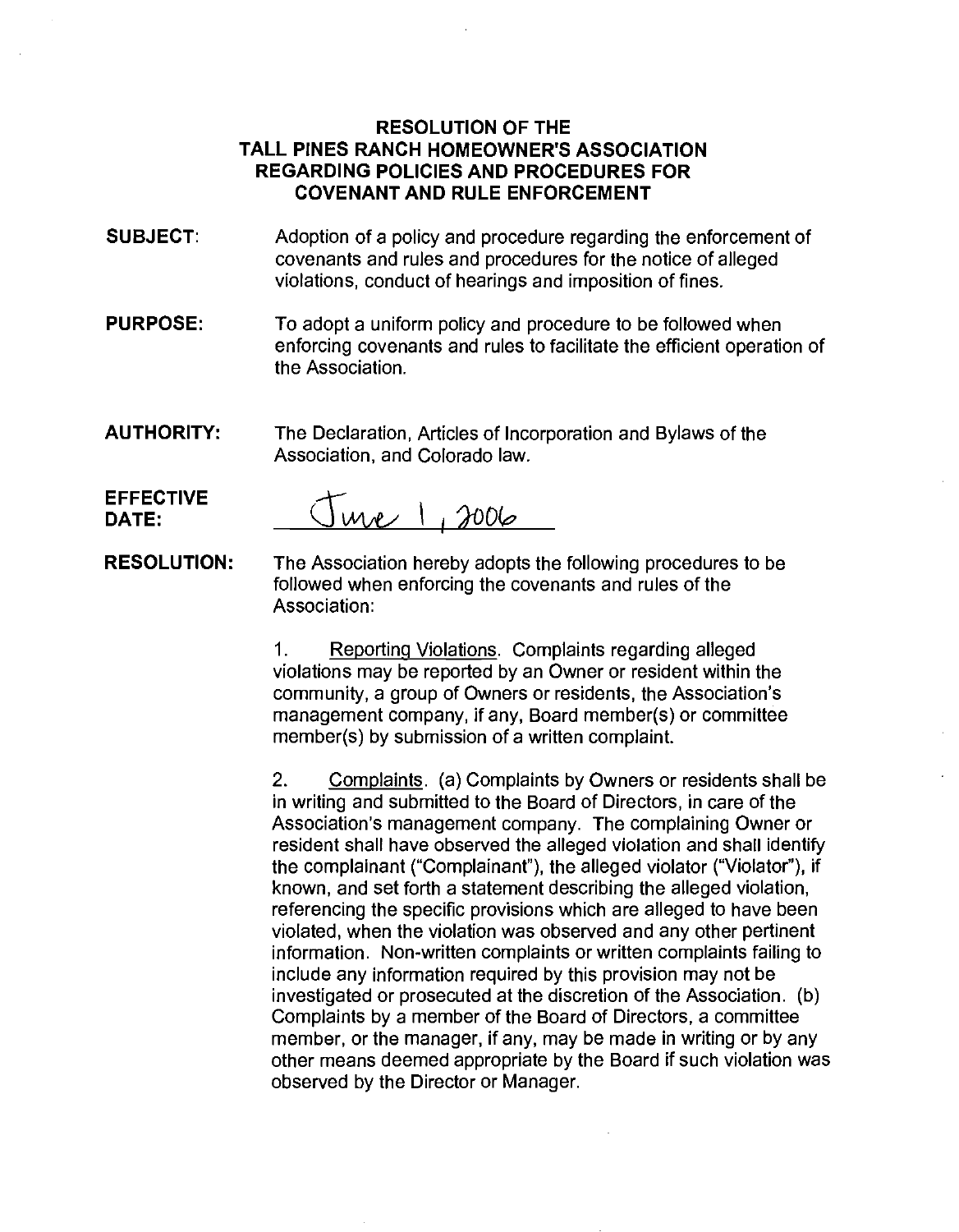3. Investigation. Upon receipt of a complaint by the Association, if additional information is needed, the complaint may be returned to the Complainant or may be investigated further by a Board designated individual (such as the managing agent) or committee. The Board shall have sole discretion in appointing an individual or committee to investigate the matter.

4. Initial Warning Letter. If a violation is found to exist, a warning letter shall be sent to the Violator explaining the nature of the violation. The Violator will have 10 days, such other time as the Board determines is appropriate according to the nature and severity of the violation, from the date of the letter to come into compliance.

5. Continued Violation After Initial Warning Letter. If the alleged Violator does not come into compliance within 10 days of the first warning letter, this will be considered a second violation for which a fine may be imposed following notice and opportunity for a hearing. Subsequent letters shall then be sent to the alleged Violator, providing notice and an opportunity for a hearing, and explaining if a violation is found to exist, a fine may be imposed pursuant to this Policy. The letters shall further state that the alleged Violator is entitled to a hearing on the merits of the matter provided that such hearing is requested in writing within 10 days of the date on the violation letters.

6. Notice of Hearing. If a hearing is requested by the alleged Violator, the Board, committee or other person conducting such hearing as may be determined in the sole discretion of the Board, may serve a written notice of the hearing to all parties involved at prior to the hearing date.

7. Hearing. At the beginning of each hearing, the presiding officer, shall introduce the case by describing the alleged violation and the procedure to be followed during the hearing. Each party or designated representative, may, but is not required to, make an opening statement, present evidence and testimony, present witnesses, and make a closing statement. The presiding officer may also impose such other rules of conduct as may be appropriate under the given circumstances. Neither the Complainant nor the alleged Violator is required to be in attendance at the hearing. The Board shall base its decision solely on the matters set forth in the Complaint, results of the investigation and such other credible evidence as may be presented at the hearing. Unless otherwise determined by the Board, all hearings shall be open to attendance by all Owners. After all testimony and other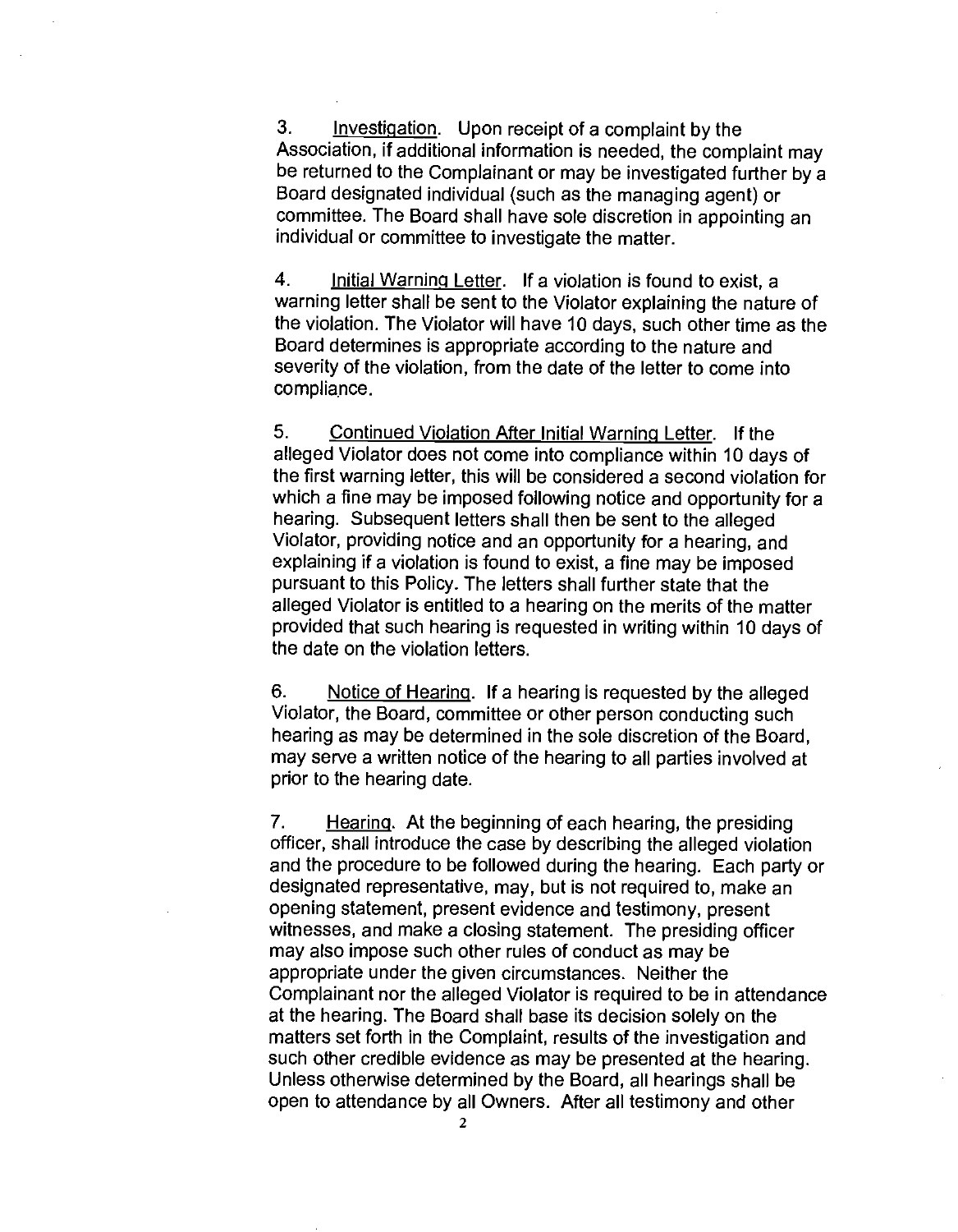evidence has been presented at a hearing, the Board shall, within a reasonable time, render its written findings and decision, and impose a fine, if applicable. A decision, either a finding for or against the Owner, shall be by a majority of the Board members present at the hearing. Failure to strictly follow the hearing procedures set forth above shall not constitute grounds for appeal of the hearing committee's decision absent a showing of denial of due process.

8. Failure to Timely Request Hearing. If the alleged Violator fails to request a hearing within 10 days of any letter, or fails to appear at any hearing, the Board may make a decision with respect to the alleged violation based on the Complaint, results of the investigation, and any other available information without the necessity of holding a formal hearing. If a violation is found to exist, the alleged Violator may be assessed a fine pursuant to these policies and procedures.

9. Notification of Decision. The decision of the Board, committee or other person, shall be in writing and provided to the Violator and Complainant within 30 days of the hearing, or if no hearing is requested, within 30 days of the final decision.

10. Fine Schedule. The following fine schedule has been adopted for most recurring covenant violations:

| <b>First violation</b>                                                       | <b>Warning letter</b> |
|------------------------------------------------------------------------------|-----------------------|
| Second violation<br>(of same covenant or rule)                               | \$50.00               |
| Third violation<br>(of same covenant or rule)                                | \$100.00              |
| Fourth and subsequent<br><b>Violations</b><br>(of the same covenant or rule) | \$200.00              |

The Board reserves the right to vary the exact amount of the fine based on the nature and severity of the violation. Violations may be turned over to the Association's attorney to take appropriate legal action.

11. Continuous Violations. Continuous violations are defined as violations of Owner obligations that are uninterrupted by time. Each day of noncompliance with such violations constitutes a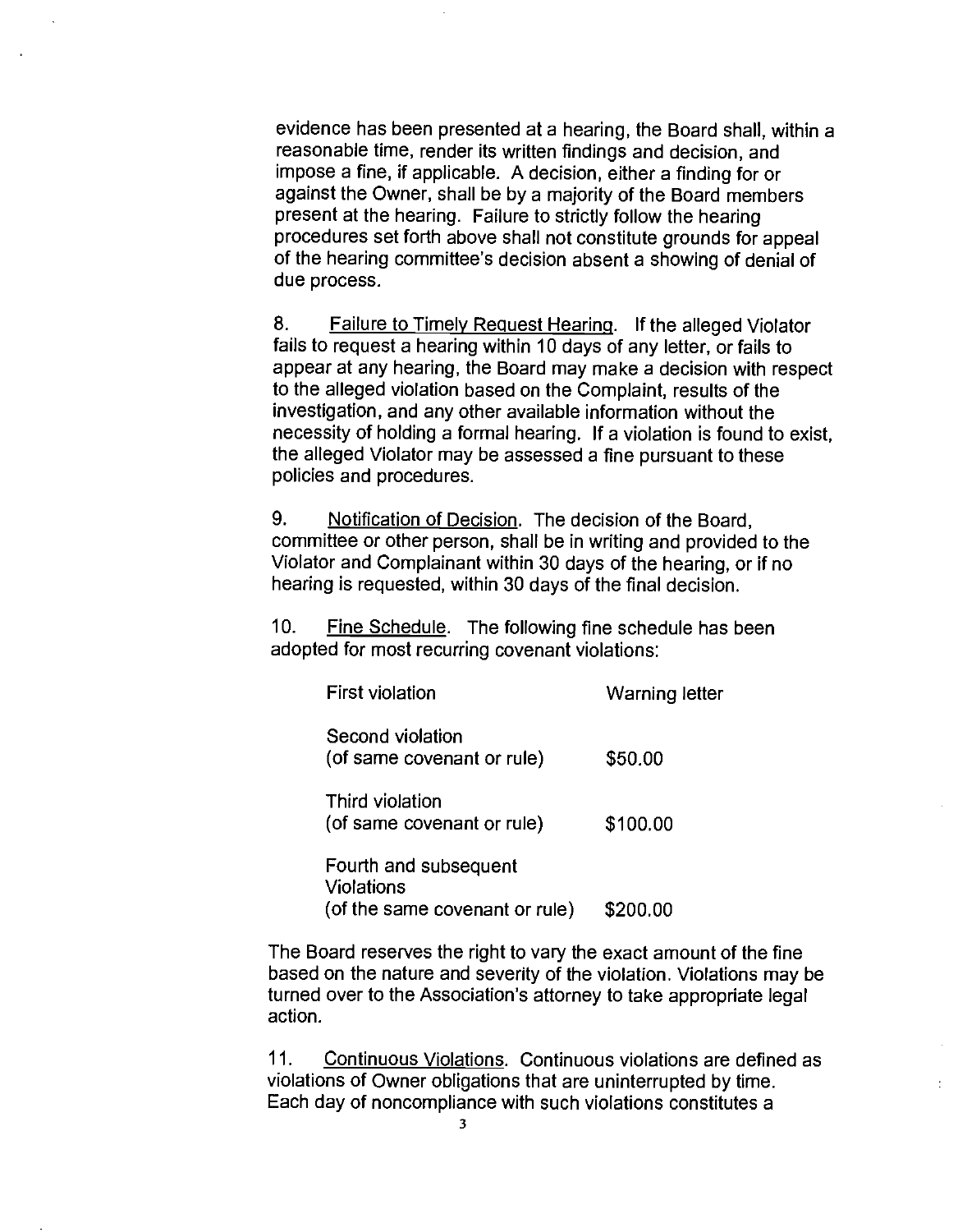separate violation. For example: the failure to remove an unapproved exterior improvement or the continuous parking in a fire lane.

If an Owner is determined as having a continuous violation, in accordance with the terms of this Policy, such Owner may be subject to a reasonable daily fine, following a notice and opportunity for a hearing as set forth above.

12. Waiver of Fines. The Board may waive all, or any portion, of the fines if, in its sole discretion, such waiver is appropriate under the circumstances. Additionally, the Board may condition waiver of the entire fine, or any portion thereof, upon the Violator coming into and staying in compliance with the Articles, Declaration, Bylaws or Rules.

13. Other Enforcement Means. This fine schedule and enforcement process is adopted in addition to all other enforcement means which are available to the Association through its Declaration, Bylaws, Articles of Incorporation and Colorado law. The use of this process does not preclude the Association from using any other enforcement means.

14. Definitions. Unless otherwise defined in this Resolution, initially capitalized or terms defined in the Declaration shall have the same meaning herein.

15. Supplement to Law. The provisions of this Resolution shall be in addition to and in supplement of the terms and provisions of the Declaration and the law of the State of Colorado governing the Project.

16. Deviations. The Board may deviate from the procedures set forth in this Resolution if in its sole discretion such deviation is reasonable under the circumstances.

17. Amendment. This policy may be amended from time to time by the Board of Directors.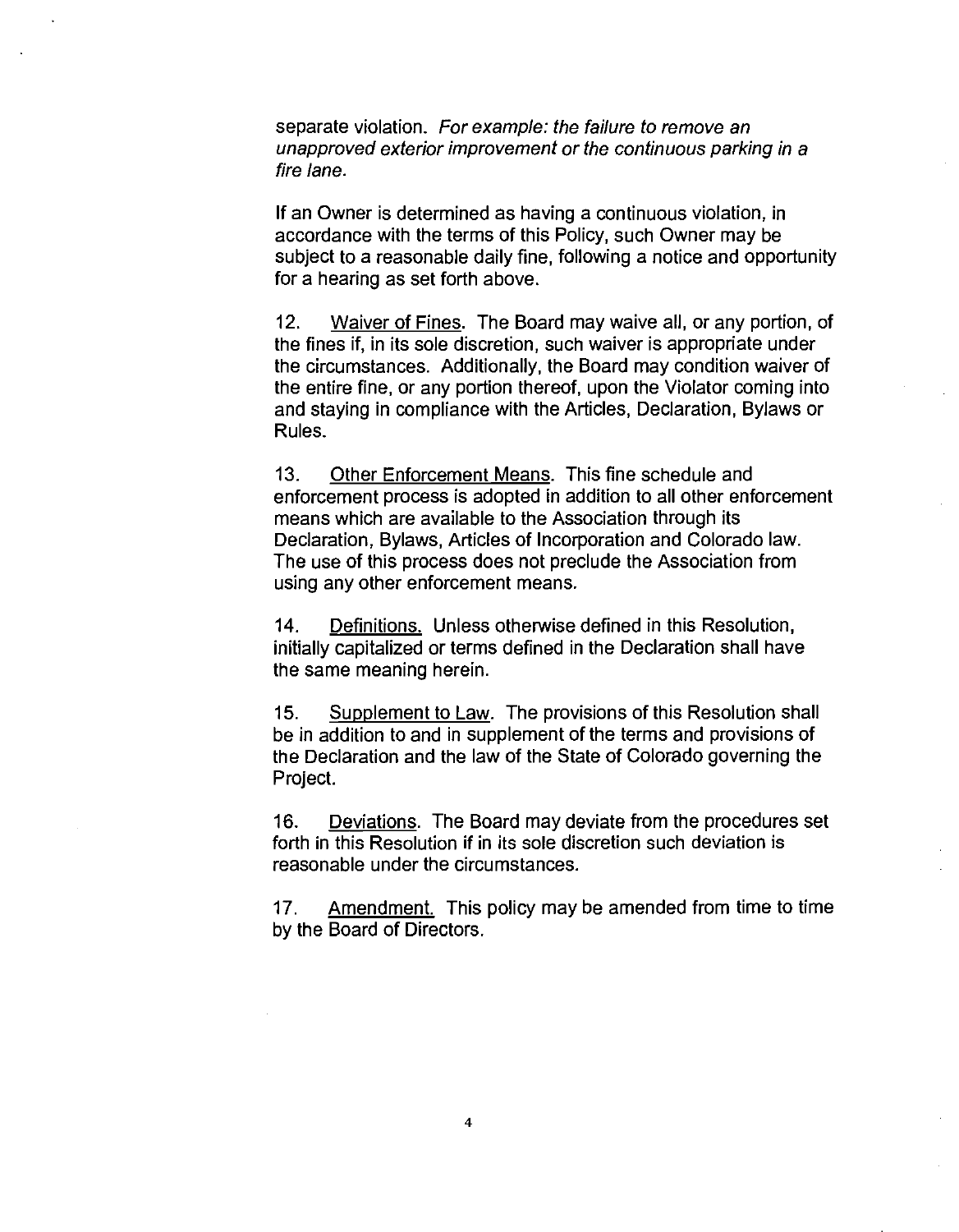# PRESIDENTS

CERTIFICATION: The undersigned, being the President of the Tall Pines Ranch Homeowner's Association, a Colorado nonprofit corporation, certifies that the foregoing Resolution was adopted by the Board of Directors of the Association, at a duly called and held meeting of the Board of Directors on  $\sqrt{u_{d}}$  US 2006 and in witness thereof, the undersigned has subscribed his/her name.

TALL PINES RANCH HOMEOWNER'S ASSOCIATION, a Colorado nonprofit corporation By:President

 $\tilde{A}$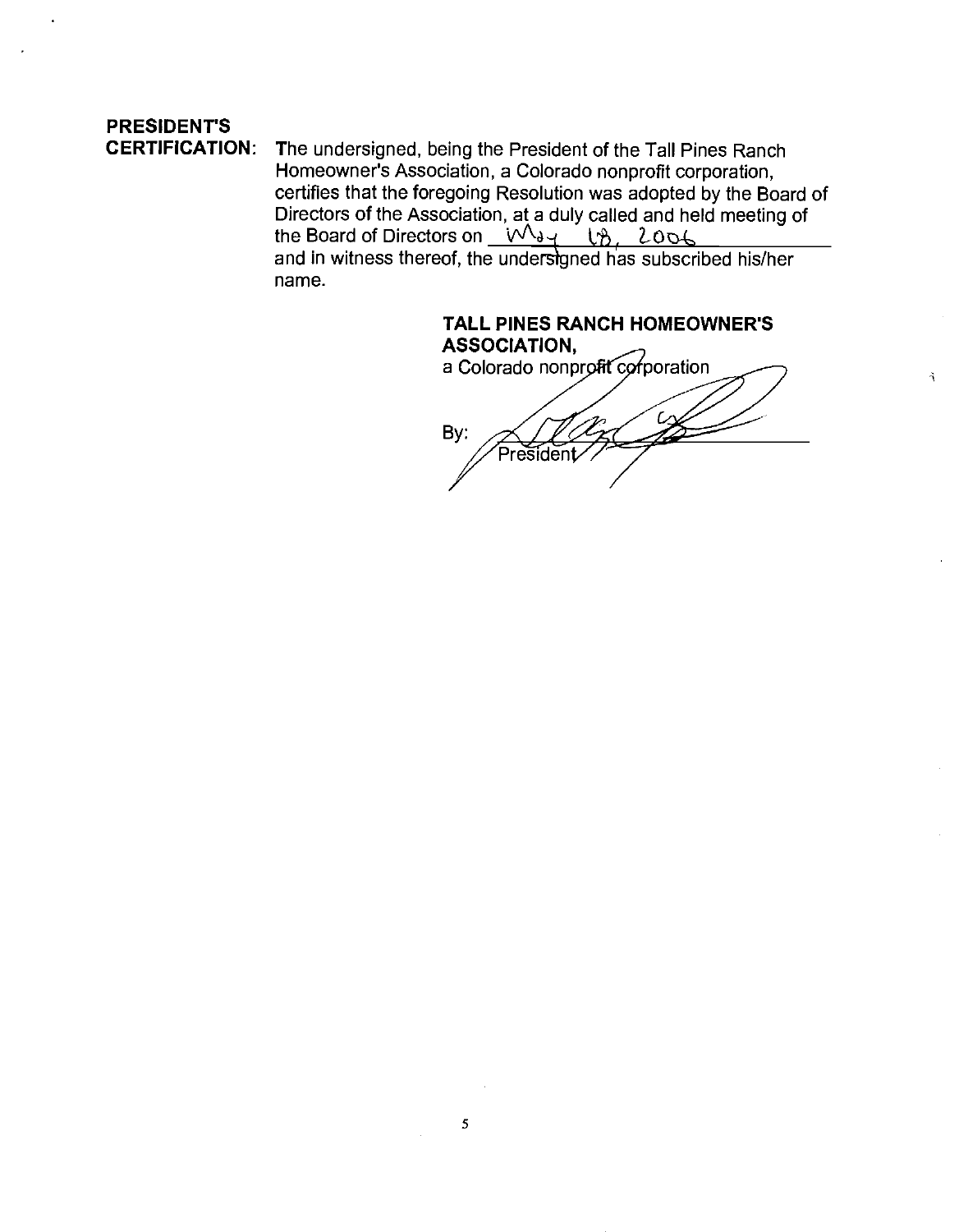#### RESOLUTION OF THE TALL PINES RANCH HOMEOWNER'S ASSOCIATION REGARDING POLICY AND PROCEDURE FOR INSPECTION AND COPYING OF ASSOCIATION RECORDS

- SUBJECT: Adoption of a policy and procedure for the inspection and copying of Association records by Owners and retention of Association permanent records.
- PURPOSE: To adopt a policy and procedure regarding an Owner's right to inspect and copy Association records and identification of records to be permanently retained by the Association. To adopt a standard procedure to be followed when an Owner chooses to inspect or copy Association records.
- AUTHORITY: The Declaration, Articles of Incorporation and Bylaws of the Association and Colorado law.

EFFECTIVE  $\sigma_{\text{L}}(2006)$ 

RESOLUTION: The Association hereby adopts the following policy and procedure:

- 1. The Association shall permanently retain the following records as required by Colorado law:
	- Minutes of all Board and Owner meetings;
	- All actions taken by the Board or unit Owners by written ballot in lieu of a meeting;
	- All actions taken by a committee on the behalf of the Board instead of the Board acting on behalf of the Association; and
	- All waivers of the notice requirements for unit owner meetings, Board member meetings, or committee meetings.
- 2. Inspection/Copying Association Records. An Owner or his/her authorized agent is entitled to inspect and copy any of the books and records of the Association, subject to the exclusions, conditions and requirements set forth below: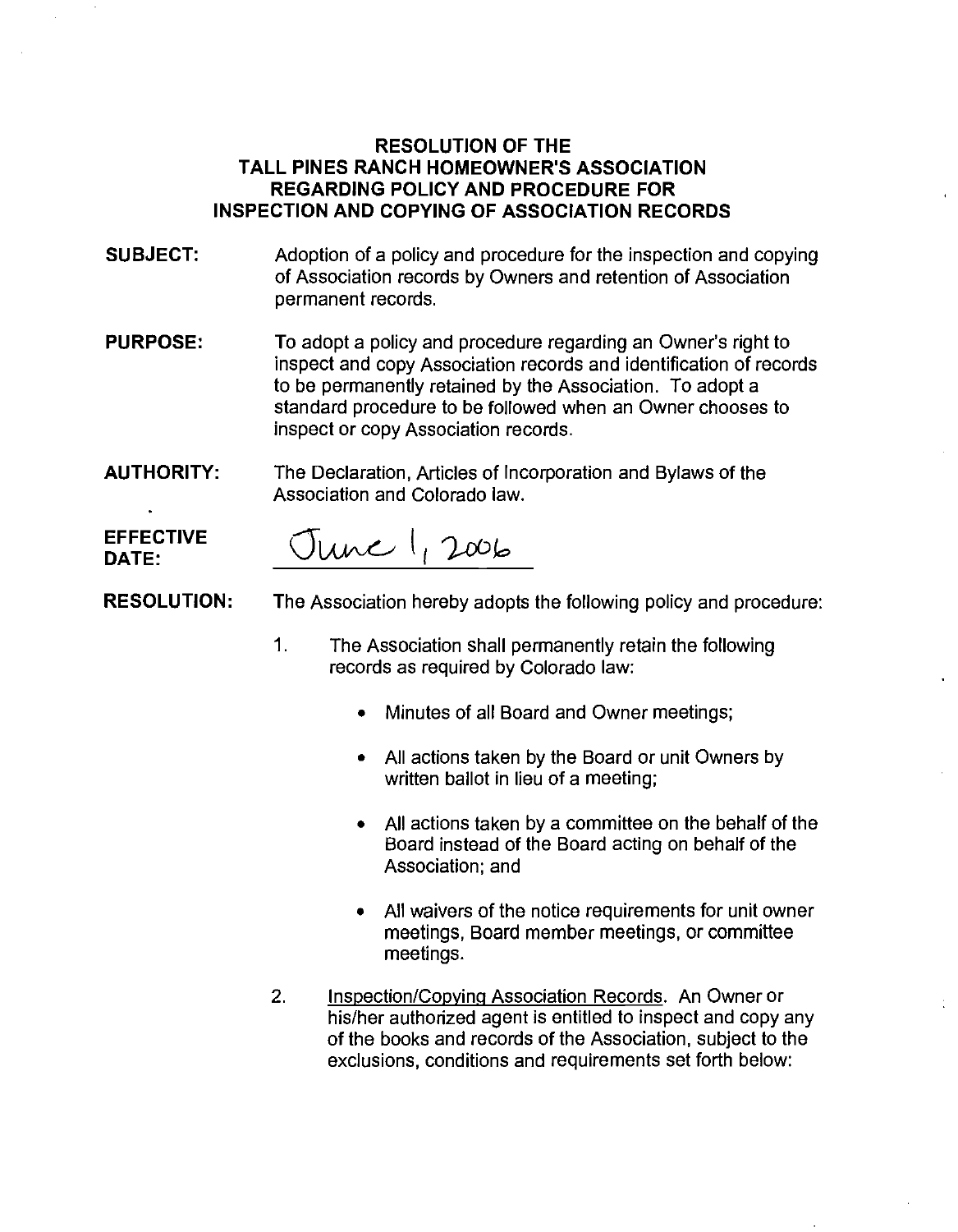- (a) The inspection and/or copying of the records of the Association shall be at the Owner's expense;
- (b) The inspection and/or copying of the records of the Association shall be conducted during the regular business hours of 9:00 a.m. to 5:00 p.m. at 401 South Wilcox Street, #220, Castle Rock, CO 80104;
- (c) The Owner shall give the Association's managing agent a written demand, stating the purpose for which the inspection and/or copying is sought, at least five business days before the date on which the Owner wishes to inspect and/or copy such records; and
- (d) The Owner shall complete and sign the Agreement Regarding Inspection of Association Records prior to the inspection and copying of any Association record. A copy of the Agreement is attached to this Policy. Failure to properly complete or sign the Agreement shall be valid grounds for denying an Owner the right to inspect and/or copy any record of the Association.
- 3. Proper Purpose/Limitation. Association records shall not be used by any Owner for:
	- (a) Any purpose unrelated to an Owner's interest as an Owner;
	- (b) The purpose of soliciting money or property unless such money or property will be used solely to solicit the votes of the Owners in an election to be held by the Association;
	- (c) Any commercial purpose;
	- (d) For the purpose of giving, selling, or distributing such Association records to any person; or
	- (e) Any improper purpose as determined in the sole discretion of the Board.
- 4. Exclusions. The following records shall NOT be available for inspection and/or copying as they are deemed confidential: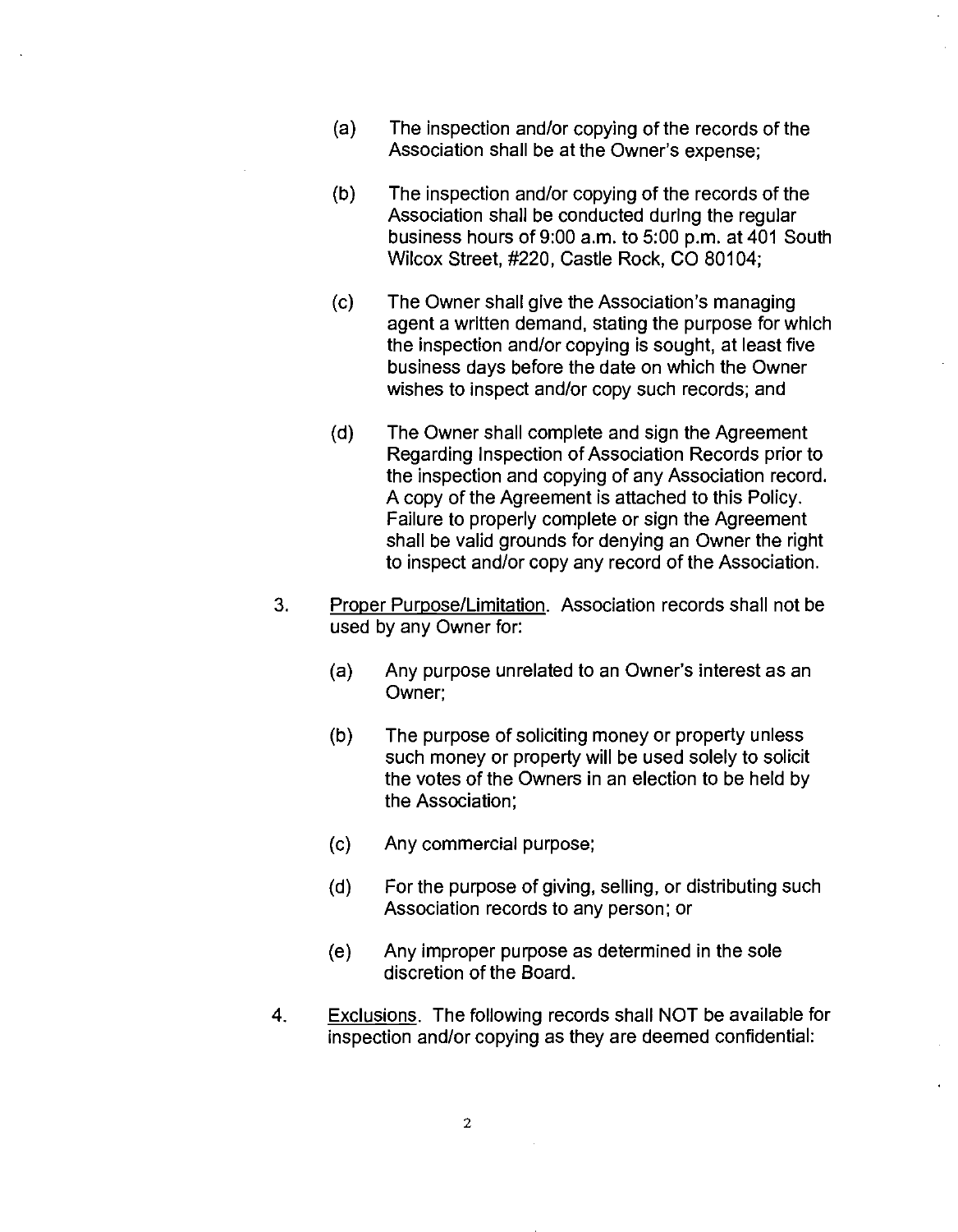- (a) Attorney-client privileged documents and records, unless the Board decides to disclose such communications at an open meeting;
- (b) Any documents that are confidential under constitutional, statutory or judicially imposed requirements; and
- (c) Any documents, or information contained in such documents, disclosure of which would constitute an unwarranted invasion of individual privacy, including but not limited to social security numbers, dates of birth, personal bank account information, and driver's license numbers.
- 5. Fees/Costs. Any Owner requesting copies of Association records shall be responsible for all actual costs incurred by the Association, which have been determined to be \$60.00 per hour and \$.20 per page to search, retrieve, and copy the record(s) requested. The Association may require a deposit equal to the anticipated actual cost of the requested records. Failure to pay such deposit shall be valid grounds for denying an Owner copies of such records. If after payment of the deposit it is determined that the actual cost was more than the deposit, Owner shall pay such amount prior to delivery of the copies. If after payment of the deposit it is determined that the actual cost was less than the deposit, the difference shall be returned to the Owner with the copies. There shall be no cost to any Owner accessing records which are required to be disclosed by Colorado law at no cost to Owners.
- 6. Inspection. The Association reserves the right to have a third party present to observe during any inspection of record by an Owner or the Owner's representative.
- 7. Original. No Owner shall remove any original book or record of the Association from the place of inspection nor shall any Owner alter, destroy or mark in any manner, any original book or record of the Association.
- 8. Creation of Records. Nothing contained in this Policy shall be construed to require the Association to create records that do not exist or compile records in a particular format or order.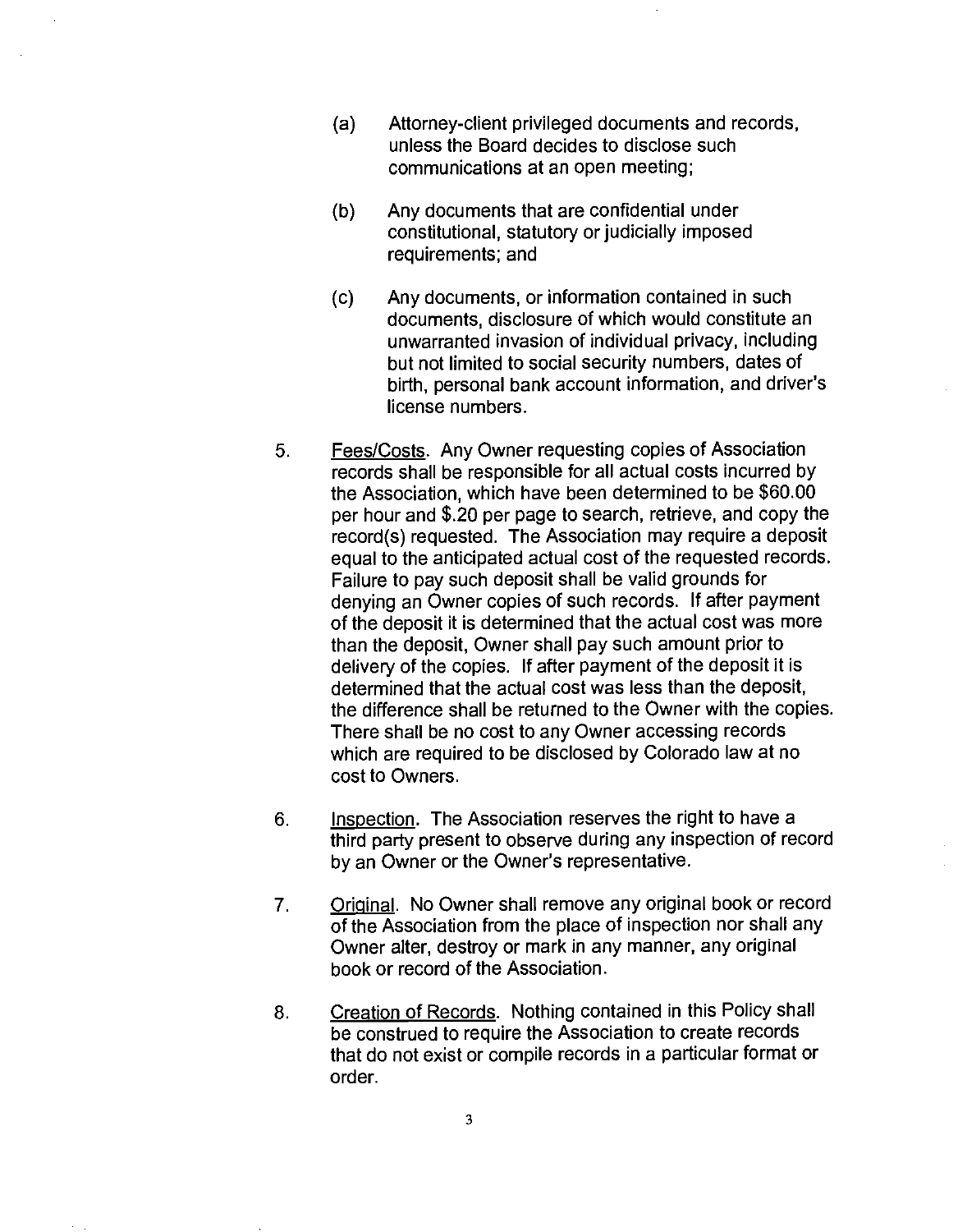- 9. Definitions. Unless otherwise defined in this Resolution, initially capitalized or terms defined in the Declaration shall have the same meaning herein.
- 10. Supplement to Law. The provisions of this Resolution shall be in addition to and in supplement of the terms and provisions of the Declaration and the law of the State of Colorado governing the Project.
- 11. Deviations. The Board may deviate from the procedures set forth in this Resolution if in its sole discretion such deviation is reasonable under the circumstances.
- 12. Amendment. This policy may be amended from time to time by the Board of Directors.

### PRESIDENT'S

CERTIFICATION: The undersigned, being the President of the Tall Pines Ranch Homeowner's Association a Colorado nonprofit corporation, certifies the foregoing Resolution was adopted by the Board of Directors of the Association, at a duly called and held meeting of the Board of Directors on  $M_{\text{d}}$   $M_{\text{d}}$   $M_{\text{d}}$   $M_{\text{d}}$   $M_{\text{d}}$  and in witness thereof, the undersigned has subscribed his/her name.

> TALL PINES RANCH HOMEOWNER'S ASSOCIATION,

a Colorado non-profit corporation By:esident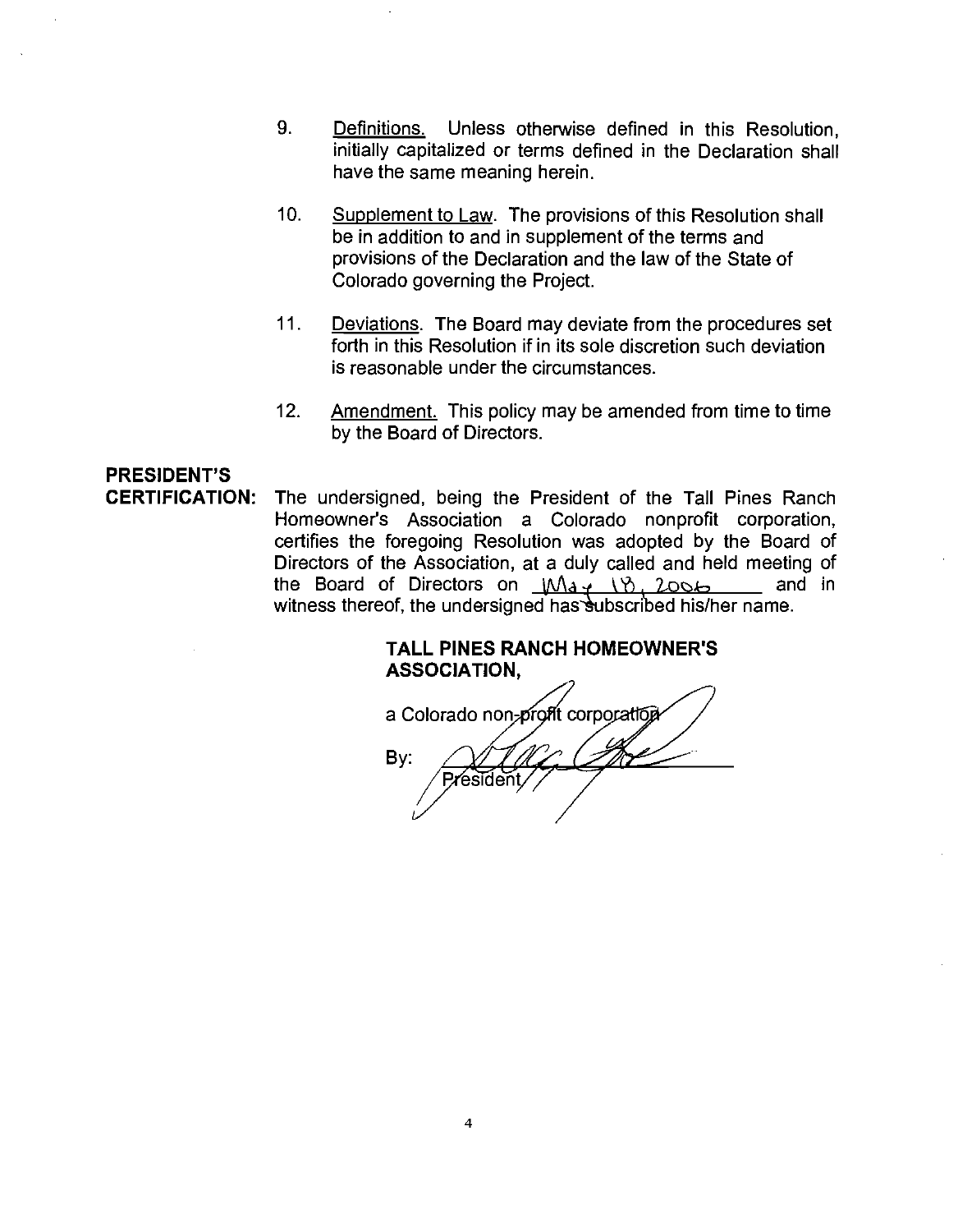### AGREEMENT REGARDING INSPECTION AND COPYING OF RECORDS OF THE TALL PINES RANCH HOMEOWNER'S ASSOCIATION

I have requested to inspect and/or obtain copies of the following records of the \*\*\*Name of the Association\*\*\* (be as specific as possible): \_\_\_\_\_\_\_\_\_\_\_\_\_\_\_\_\_\_\_\_\_\_\_\_\_\_\_\_\_

The records shall be used for the following purpose(s) only: \_\_\_\_\_\_\_\_\_\_\_\_\_\_\_\_\_\_\_

I understand that under the terms of the Colorado Revised Nonprofit Corporation Act, Association records may not be obtained or used for any purpose unrelated to my interest(s) as an Owner. I further understand and agree that without limiting the generality of the foregoing, Association records may not be:

<u> 1989 - Andrea Santa Andrea Andrea Andrea Andrea Andrea Andrea Andrea Andrea Andrea Andrea Andrea Andrea Andr</u>

(A) used to solicit money or property unless such money or property will be used solely to solicit the votes of the Owners in an election held by the Association;

(B) used for any commercial purpose;

(C) sold to, otherwise distributed to, or purchased by any person;

(D) any other purpose prohibited by law; or

(E) any purpose not related to the reason specified in this Agreement.

In the event any document requested is used for an improper purpose or purpose other than that stated above, I will be responsible for any and all damages, penalties and costs incurred by the Association, including attorney fees resulting from such improper use. I will additionally be subject to any and all enforcement procedures available to the Association through its governing documents and Colorado law.

Understood and agreed to by:

|                | Date: |  |
|----------------|-------|--|
| Homeowner      | Date: |  |
| Homeowner      |       |  |
| <b>Address</b> |       |  |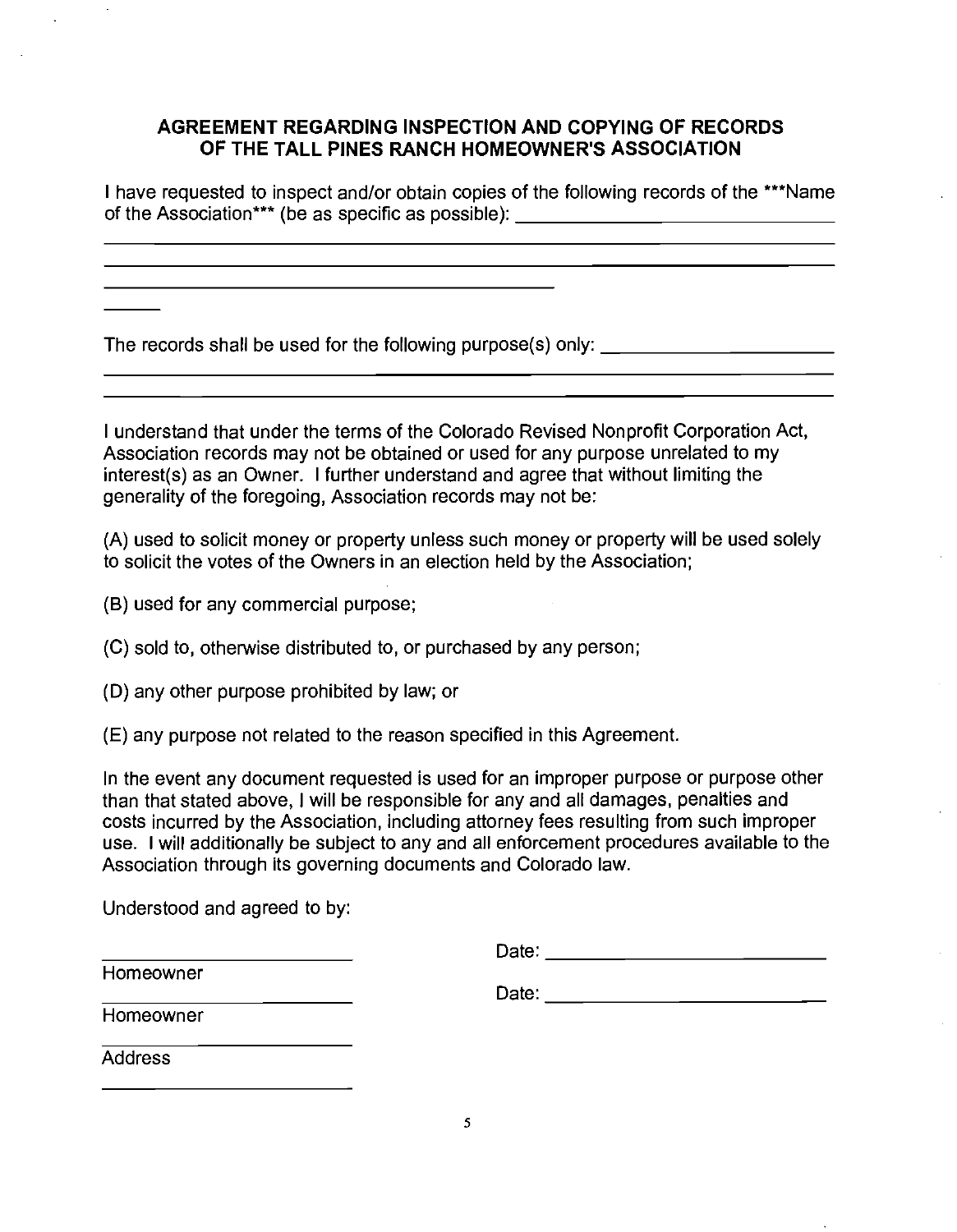#### RESOLUTION OF THE TALL PINES RANCH HOMEOWNER'S ASSOCIATION REGARDING PROCEDURES FOR ADOPTION OF POLICIES, PROCEDURES, RULES, REGULATIONS, OR GUIDELINES

SUBJECT: Adoption of a procedure to be followed when adopting policies, procedures, rules, regulations or guidelines (hereinafter "Policy" or "Policies") regarding the operation of the Association.

- PURPOSE: To adopt a standard procedure to be used in developing Policies in order to facilitate the efficient operation of the Association.
- AUTHORITY: The Declaration, Articles of Incorporation and Bylaws of the Association and Colorado law.
- EFFECTIVE DATE:



RESOLUTION: The Association hereby adopts the following procedures to be followed in adopting Policies of the Association:

> 1. Scope. The Board of Directors of the Association may, from time to time, adopt certain Policies as may be necessary to facilitate the efficient operation of the Association, including the clarification of ambiguous provisions in other documents, or as may be required by law.

2. Drafting Procedure. The Board shall consider the following in drafting the Policy:

> (a) whether the governing documents or Colorado law grants the Board the authority to adopt such a Policy;

(b) the need for such Policy based upon the scope and importance of the issue and whether the governing documents adequately address the issue; and

(c) the immediate and long-term impact and implications of the Policy.

3. Adoption Procedure. Upon adoption of a Policy, the Policy or notice of such Policy (including the effective date) shall be provided to all Owners by any reasonable method as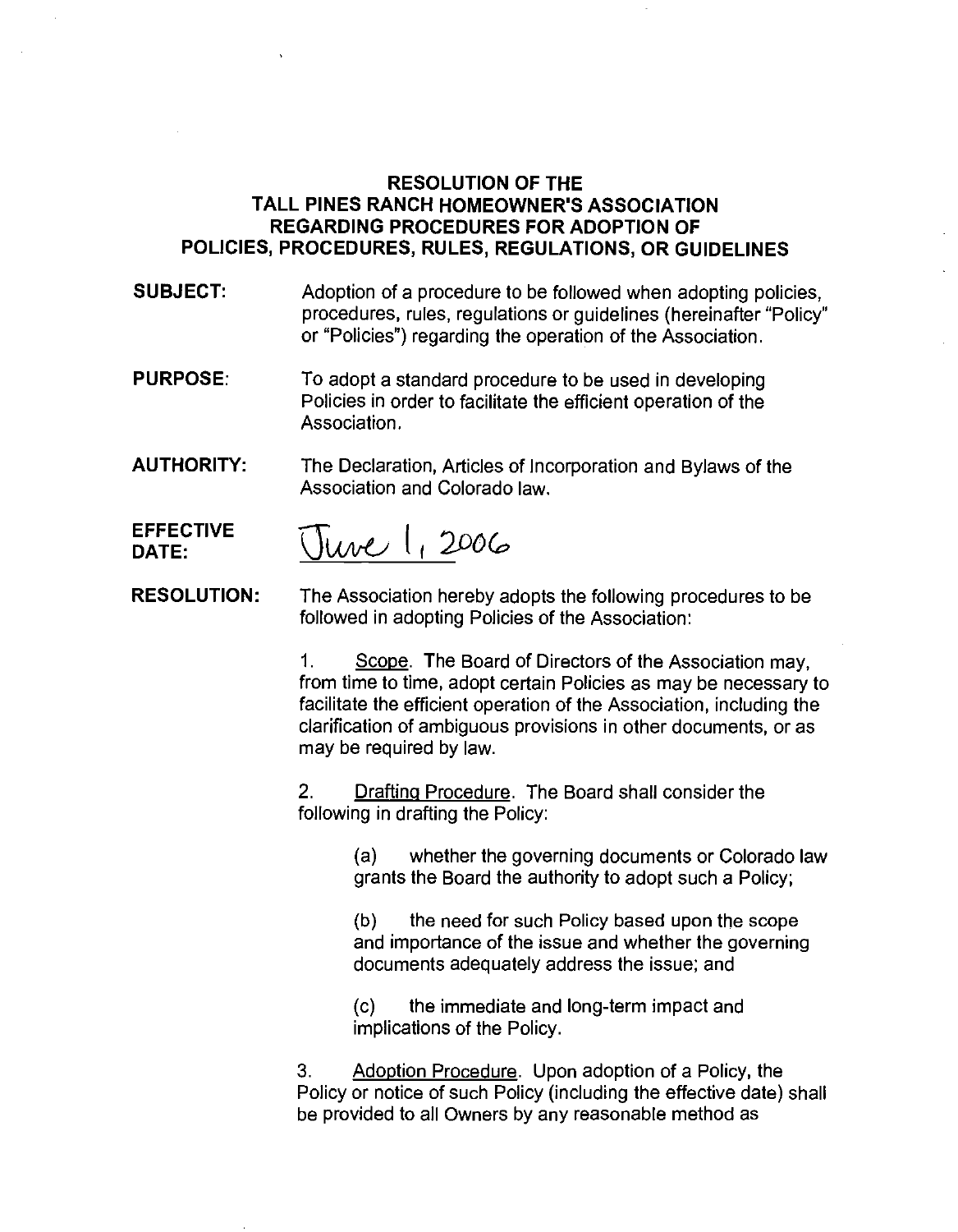determined by the sole discretion of the Board, including but not limited to posting on the Association's website, if any.

4. Definitions. Unless otherwise defined in this Resolution, initially capitalized or terms defined in the Declaration shall have the same meaning herein.

5. Supplement to Law. The provisions of this Resolution shall be in addition to and in supplement of the terms and provisions of the Declaration and the law of the State of Colorado governing the Project.

6. Deviations. The Board may deviate from the procedures set forth in this Resolution if in its sole discretion such deviation is reasonable under the circumstances.

7. Amendment. This Procedure may be amended from time to time by the Board of Directors.

# PRESIDENT'S

CERTIFICATION: The undersigned, being the President of the Tall Pines Ranch Homeowner's Association a Colorado nonprofit corporation, certifies the foregoing Resolution was adopted by the Board of Directors of the Association, at a duly called and held meeting of the Board of Directors on  $W_{3}$   $\left(\frac{18}{100}\right)$  Loos and in witness thereof, the undersigned has subscribed his/her name.

> TALL PINES RANCH HOMEOWNER'S ASSOCIATION,

By: a Colorado non-profit corporation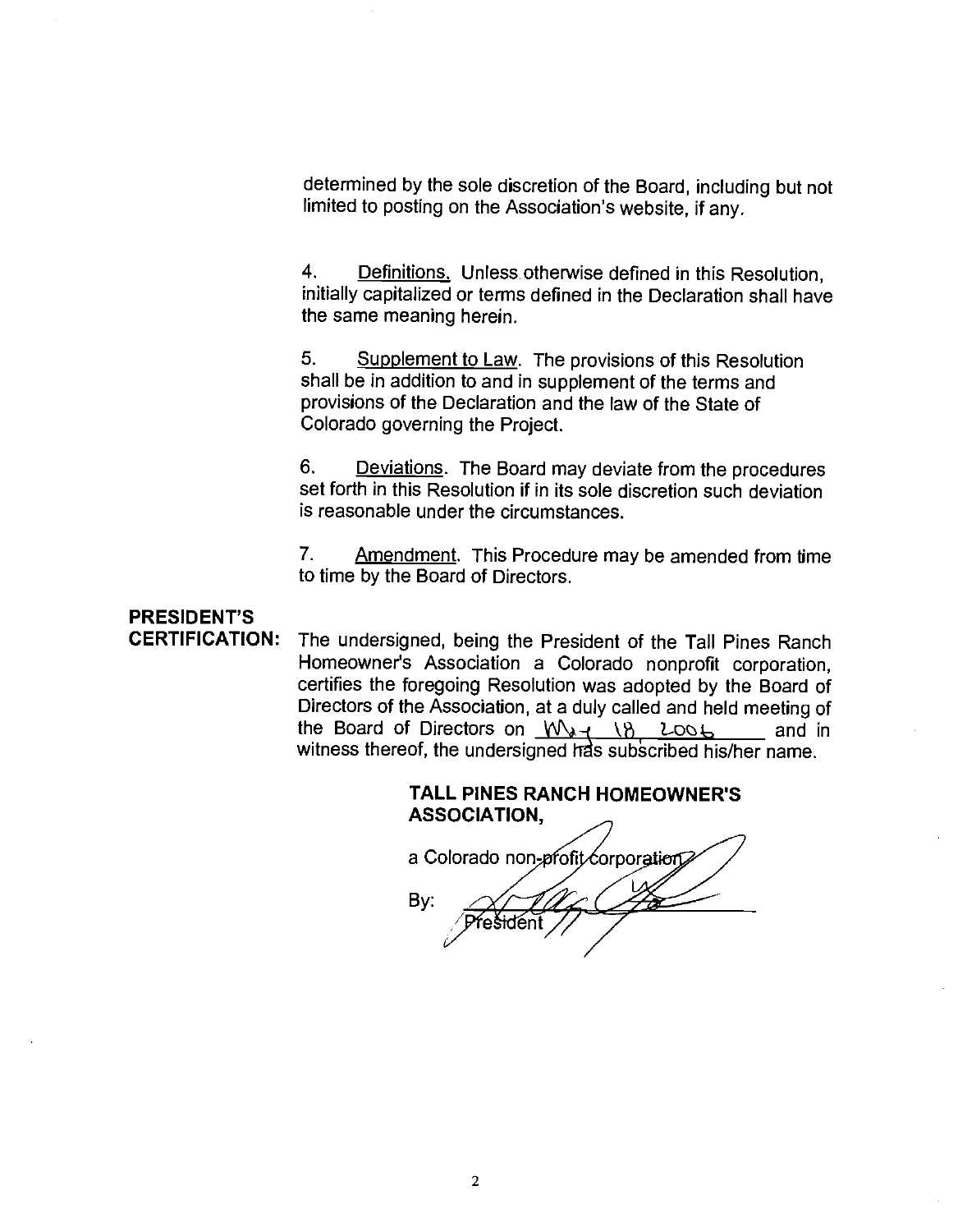### RESOLUTION Znes <u>pethe</u><br>Thes Kanch Association REGARDING ALTERNATIVE DISPUTE RESOLUTION (ADR)

**SUBJECT:** Adoption of a procedure regarding alternative dispute resolution. **PURPOSE:** To adopt a standard procedure to be followed for alternative dispute resolution. **AUTHORITY:** The Declaration, Articles and Bylaws of the Association and Colorado law.

EFFECTIVE  $\bigcap_{A \in \mathcal{A}} \bigcup_{A \in \mathcal{A}} \bigcup_{A \in \mathcal{A}} \bigcup_{A \in \mathcal{A}} \bigcap_{A \in \mathcal{A}}$ DATE:  $\left\{V\cup W\cup W\right\}\neq\infty$ 

**RESOLUTION:** The Association hereby adopts the following Policy:

In the event of any dispute involving the Association and an Owner, the Owner is invited and encouraged to meet with the Board of Directors to resolve the dispute informally and without the need for litigation. If the Owner requests to meet with the Board, the Board shall make a reasonable effort to comply with the Owner's request.

Nothing in this Policy shall be construed to require any specific form of alternative dispute resolution, such as mediation or arbitration, or require the parties to meet. Neither the Association nor the Owner waives any right to pursue whatever legal or other remedial actions available to either party.

**PRESIDENT'S**<br>**CERTIFICATION:** The undersigned, being the President of the  $\overline{\phantom{a}}$  all  $\overline{\phantom{a}}$  PLMeS  $\overline{\phantom{a}}$  Ranculture

Association, a Colorado nonprofit corporation, certifies that the foregoing Resolution was approved and adopted by the Board of Directors of the Association, at a duly called and held meeting of the Board of Directors of Resolution was approved and adopted by the Board of Directors of the<br>Association, at a duly called and held meeting of the Board of Directors of<br>the Association on  $\frac{M}{M}$  $\frac{M}{M}$  $\frac{M}{M}$   $\frac{M}{M}$  and in witness thereof, the undersigned has subscribed his/her name.

Tall Pines Kand Association

a Colorado non-profit corporation.

(052248 67 Doe; l}